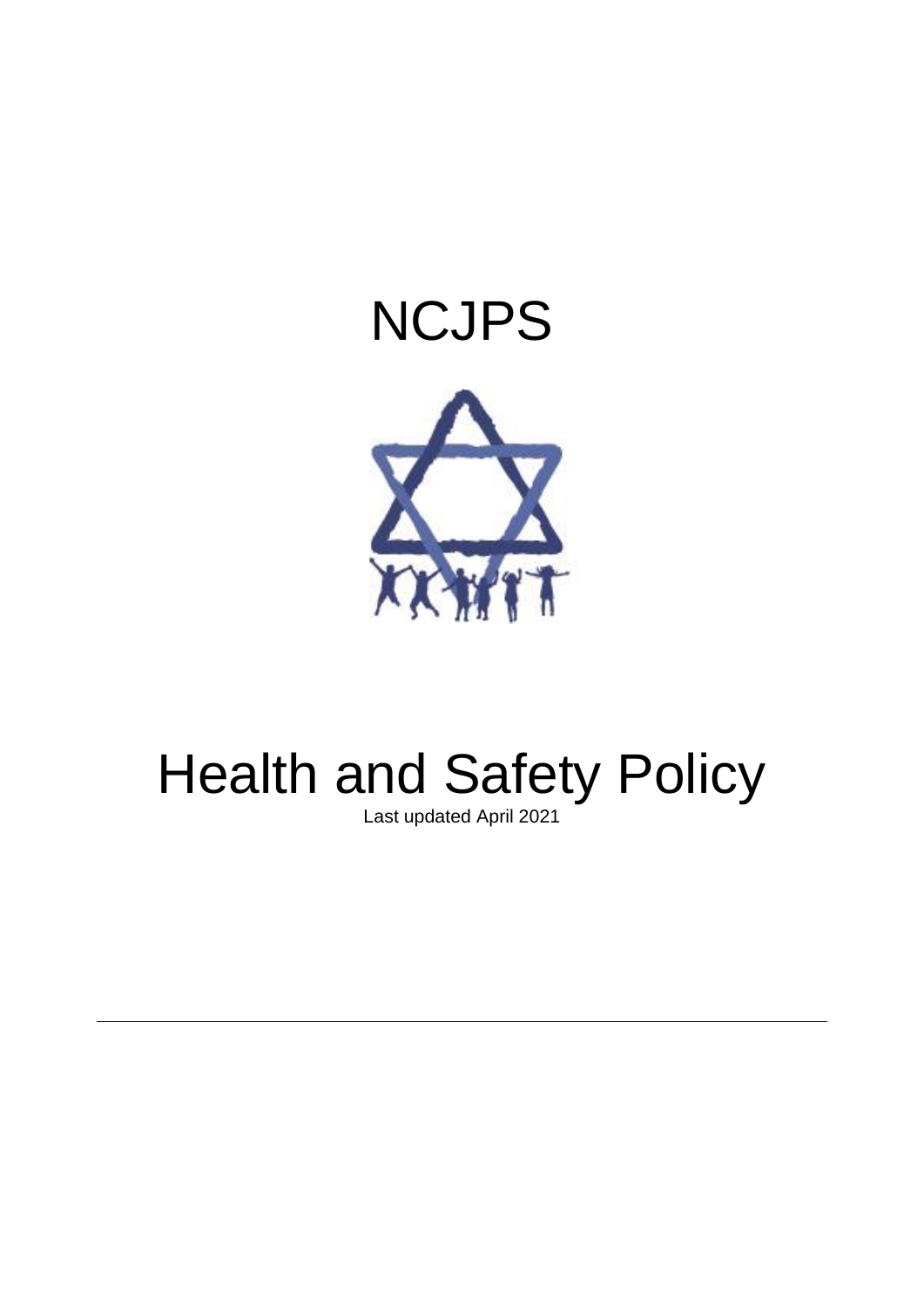## **Contents:**

## [Statement of intent](#page-2-0)

- 1. [Legal framework](#page-3-0)
- 2. [Duties of the governing body](#page-4-0)
- 3. [Duties of the headteacher](#page-4-1)
- 4. [Duties of all members of staff](#page-5-0)
- 5. [Obligations of contractors](#page-5-1)
- 6. [Pupils](#page-6-0)
- 7. [Training](#page-6-1)
- 8. [First-aid](#page-6-2)
- 9. [Contacting the emergency services](#page-8-0)
- 10. [Fire safety](#page-8-1)
- 11. [Accident reporting](#page-9-0)
- 12. [Significant accidents](#page-9-1)
- 13. [Reporting procedure](#page-11-0)
- 14. [Reporting hazards](#page-11-1)
- 15. [Accident investigation](#page-11-2)
- 16. [Our active monitoring system](#page-11-3)
- 17. [Bomb threat procedure](#page-12-0)
- 18. [Evacuation](#page-13-0)
- 19. [Visitors to the school](#page-13-1)
- 20. [Personal protective equipment \(PPE\)](#page-14-0)
- 21. [Maintaining equipment](#page-15-0)
- 22. [Hazardous materials](#page-15-1)
- 23. [Asbestos management](#page-16-0)
- 24. [Medicine and drugs](#page-16-1)
- 25. [Smoking](#page-16-2)
- 26. [Housekeeping and cleanliness](#page-16-3)
- 27. [Infection control](#page-16-4)
- 28. [Risk assessment](#page-18-0)
- 29. [Slips and trips](#page-18-1)
- 30. [Security and theft](#page-18-2)
- 31. [Adverse](#page-19-0) weather
- 32. [Safe use of minibuses](#page-19-1)
- 33. [School trips and visits](#page-19-2)
- 34. [Manual handling](#page-19-3)
- 35. [Working at heights](#page-19-4)
- 36. [Lone working](#page-20-0)
- 37. [Workplace health and safety: stress management](#page-20-1)
- 38. [Workplace health and safety: display equipment](#page-20-2)

Appendix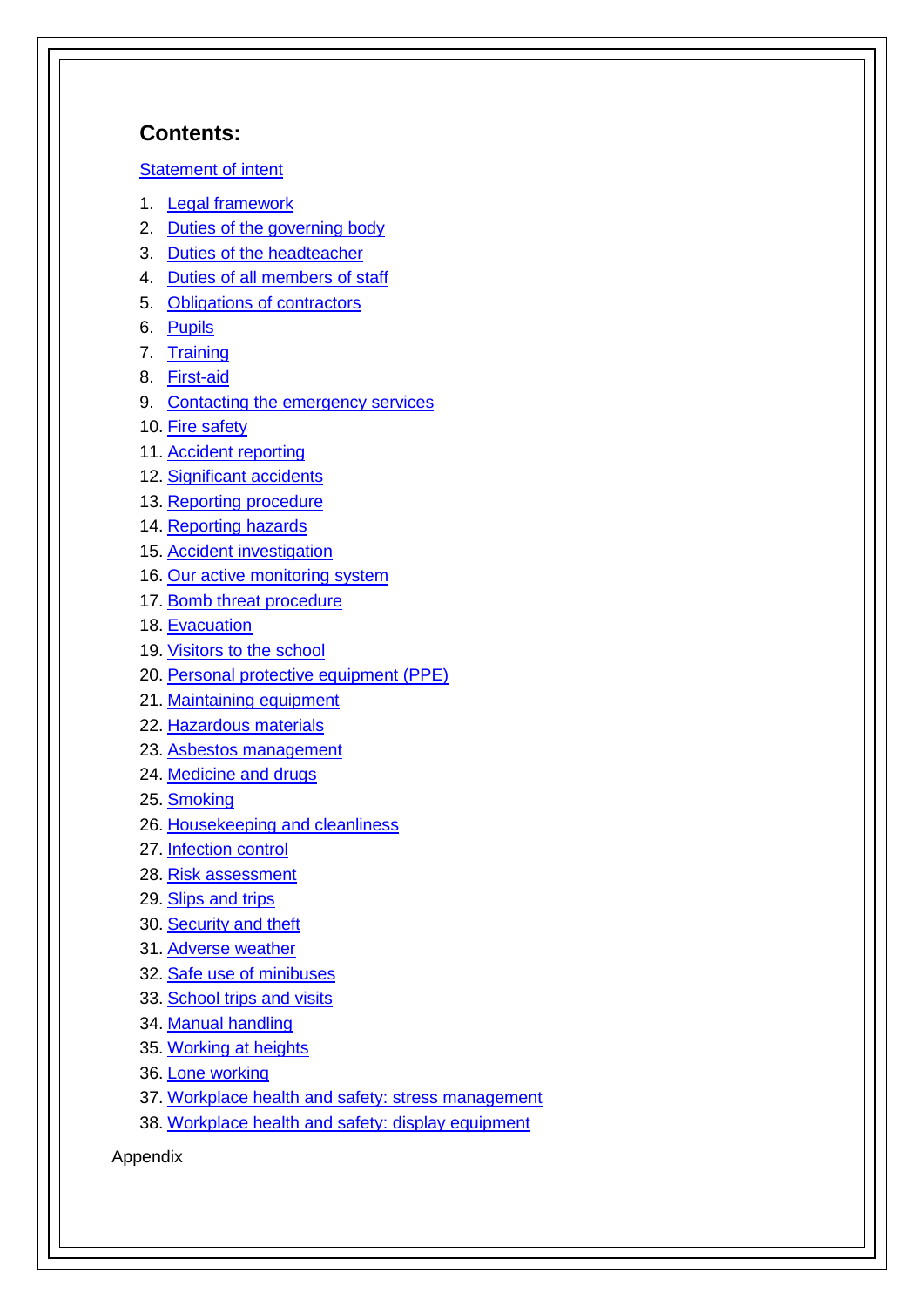# <span id="page-2-0"></span>**Statement of intent**

At North Cheshire Jewish Primary School, we are committed to the health and safety of our staff, pupils and visitors. Ensuring the safety of our community is of paramount importance, and this policy reflects our dedication to creating a safe learning environment.

We are committed to:

- Providing a productive and safe learning environment.
- Preventing accidents and any work-related illnesses.
- Compliance with all statutory requirements.
- Minimising risks via assessment and policy.
- Providing safe working equipment and ensuring safe working methods.
- Including all staff and representatives in health and safety decisions.
- Monitoring and reviewing our policies to ensure effectiveness.
- Setting high targets and objectives to develop the school's culture of continuous improvement.
- Ensuring adequate welfare facilities are available throughout our school.
- Ensuring adequate resources are available to address health and safety issues, so far as is reasonably practicable.

Signed by:

M. Wood

Headteacher

Chair of governors

2021 April 2021

April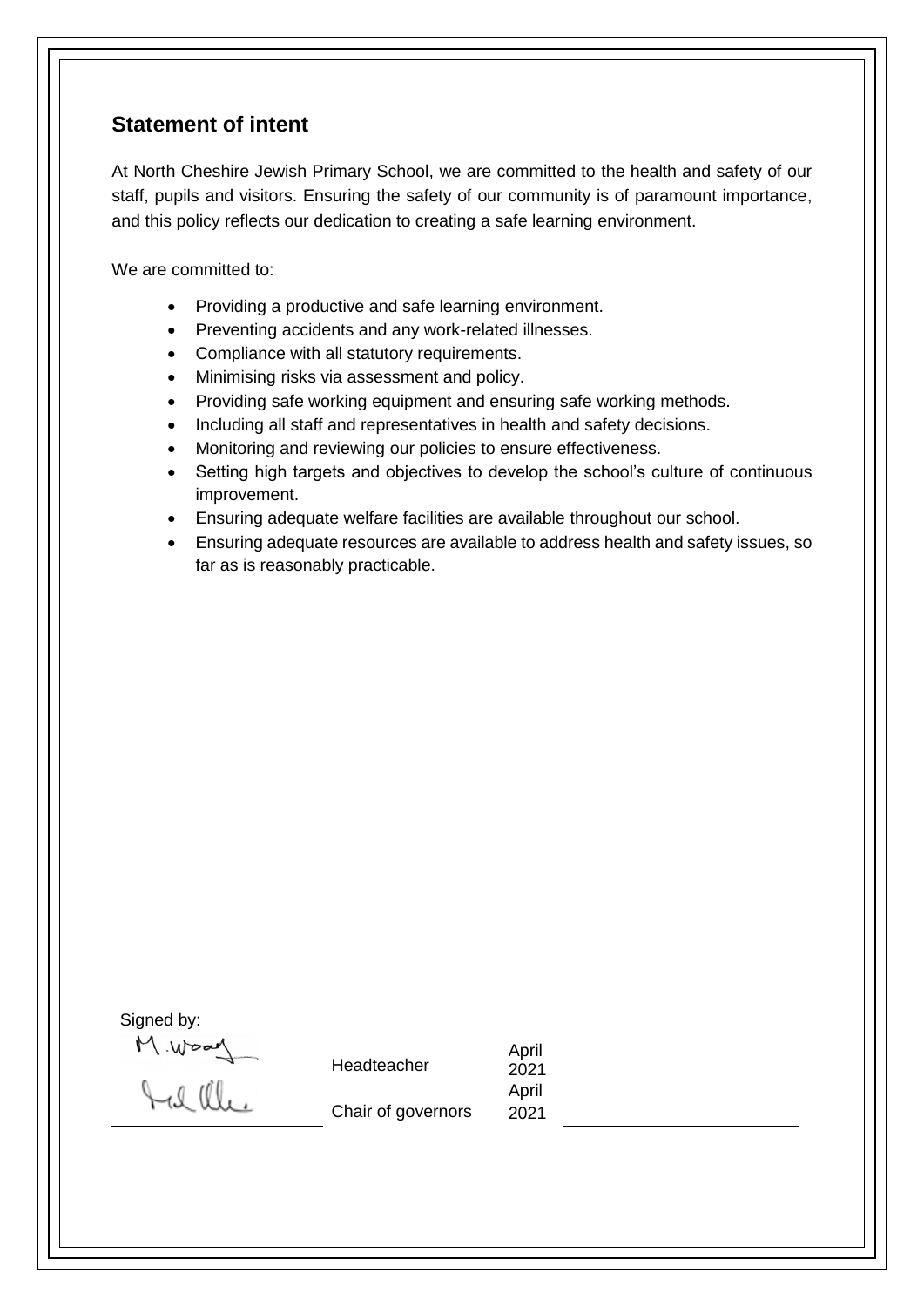# <span id="page-3-0"></span>**1. Legal framework**

- 1.1. This policy has due regard to statutory legislation including, but not limited to, the following:
	- Health and Safety at Work etc. Act 1974
	- Workplace (Health, Safety and Welfare) Regulations 1992
	- Management of Health and Safety at Work Regulations 1999
	- Control of Substances Hazardous to Health Regulations 2002
	- Reporting of Injuries, Diseases and Dangerous Occurrences Regulations 2013
- 1.2. This policy has due regard to national guidance including, but not limited to, the following:
	- DfE 'Health and safety: advice on legal duties and powers' 2018
	- DfE 'Health and safety for school children' 2015
	- DfE 'Keeping children safe in education' 2020
	- HSE 'Sensible health and safety management in schools' 2014
- 1.3. This policy should be used in conjunction with the following school policies and procedures:
	- COSHH Policy
	- Uniform Policy
	- Asbestos Management Policy
	- **First Aid Policy**
	- Supporting Pupils with Medical Conditions Policy
	- **Infection Control Policy**
	- Risk Assessment Policy
	- Educational Trips and Visits Policy
	- Manual Handling Policy
	- Working at Heights Policy
	- Lone Working Policy
	- Smoke Free Policy
	- Critical Incident Policy
	- **Emergency Procedure Guidelines**
	- Personal Emergency Evacuation Plan
	- Fire Evacuation Plan
	- Accident Reporting Procedure
	- Adverse Weather Policy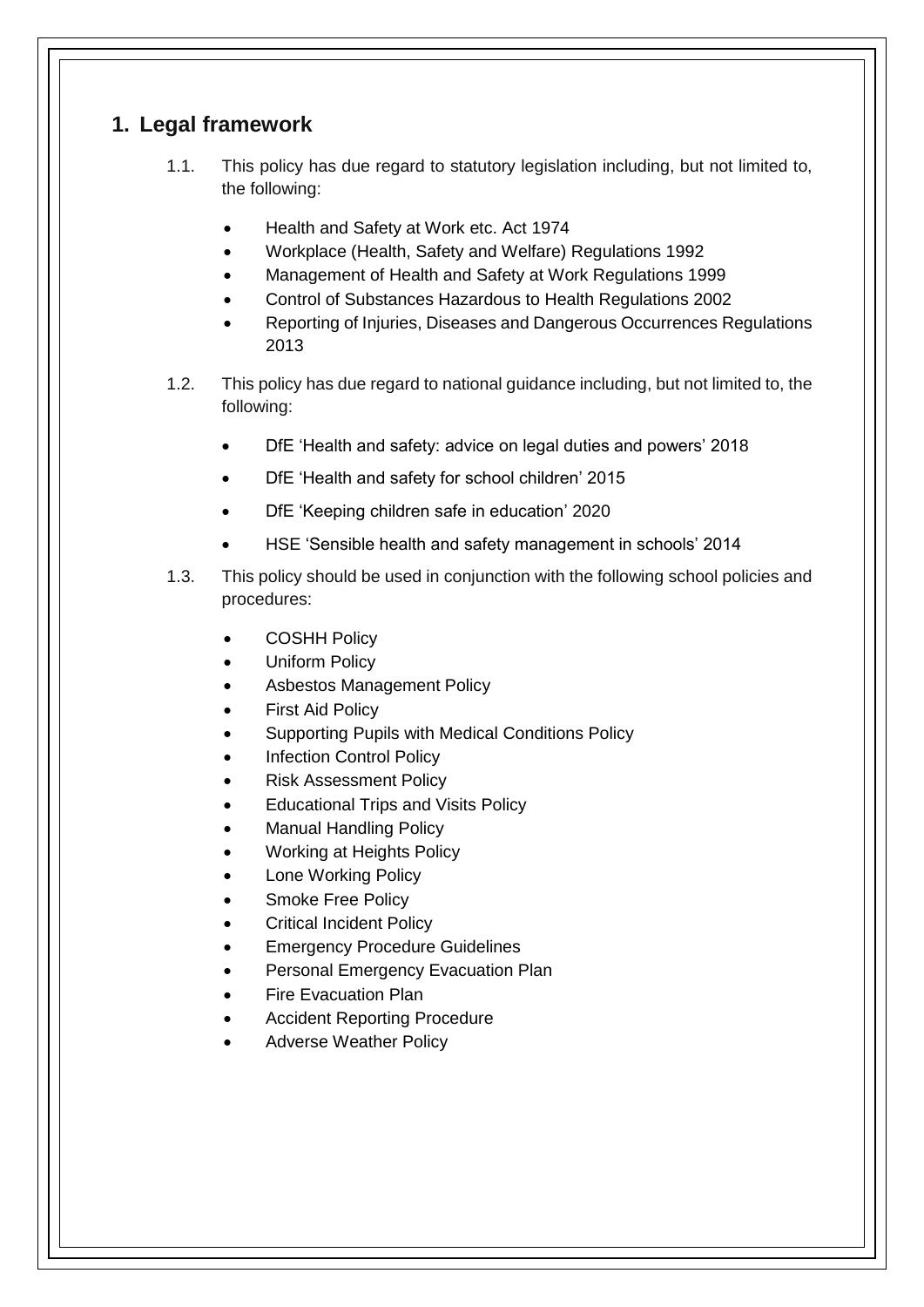# <span id="page-4-0"></span>**2. Duties of the Governing Body**

- 2.1. The Governing Body, in consultation with the Headteacher, will:
	- Ensure familiarity with the requirements of the appropriate legislation and codes of practice.
	- Create and monitor a management structure responsible for health and safety in the school.
	- Ensure there is a detailed and enforceable policy for health and safety, and that the policy is implemented by all.
	- Periodically assess the effectiveness of the policy and ensure any necessary changes are made.
	- Identify risks relating to possible accidents and injuries, and make reasonable adjustments to prevent them occurring.
- 2.2. The Governing Body endeavours to provide:
	- A safe place for all users of the site including staff, pupils and visitors.
	- Safe means of entry and exit for all site users.
	- Equipment, grounds and systems of work which are safe.
	- Safe arrangements for the handling, storage and transportation of any articles and substances.
	- Safe and healthy working conditions that comply with statutory requirements, codes of practice and guidance.
	- Supervision, training and instruction so that all staff can perform their duties in a healthy and safe manner.
	- Where necessary, protective equipment and clothing, along with any necessary guidance and instruction.

# <span id="page-4-1"></span>**3. Duties of the Headteacher**

- 3.1. The Headteacher has the overall responsibility for the day-to-day development and implementation of safe working practices and conditions for all staff, pupils and visitors.
- 3.2. The Headteacher will take all reasonably practicable steps to ensure the Health and Safety Policy is implemented by the heads of the appropriate departments and other members of staff.
- 3.3. The Headteacher will designate a health and safety officer to be responsible for the day-to-day implementation of the Health and Safety Policy. This person will also be the designated contact with the LA and the Health and Safety Executive (HSE) where necessary.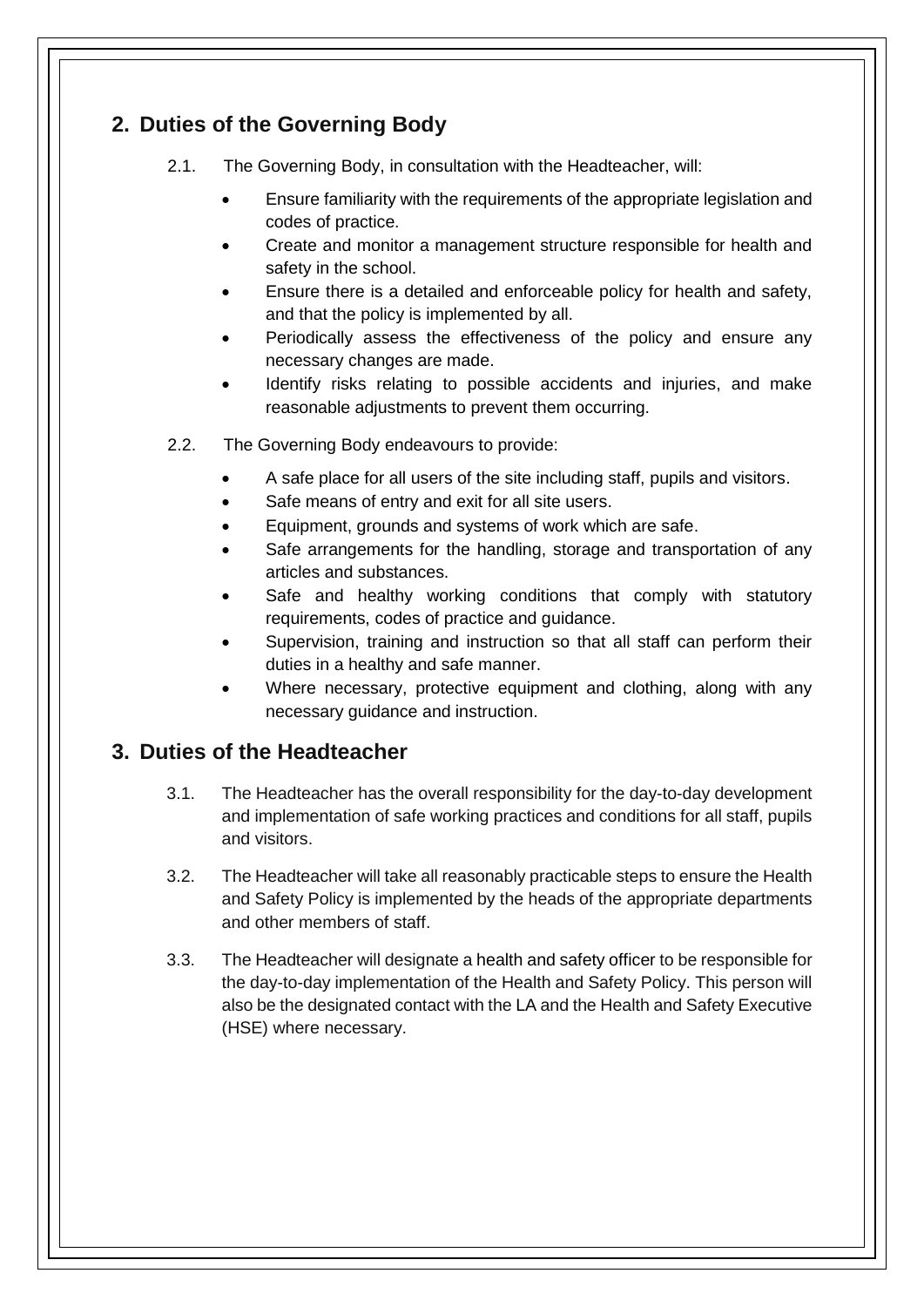# <span id="page-5-0"></span>**4. Duties of all members of staff**

4.1. All members of staff will:

- Take reasonable care of their own health and safety, and that of others who may be affected by what they do at work.
- Cooperate with their employers on health and safety matters.
- Carry out their work in accordance with training and instructions.
- Inform the employer of any work situation representing a serious and immediate danger, so that remedial action can be taken.
- Familiarise themselves with the Health and Safety Policy and aspects of their work related to health and safety.
- Avoid any conduct which puts themselves or others at risk.
- Be familiar with all requirements laid down by the governing body.
- Ensure that all staff, pupils and visitors are applying health and safety regulations and adhering to any rules, routines and procedures in place.
- Ensure all machinery and equipment is in good working order and safe to use, including adequate guards. They will also not allow improper use of such equipment.
- Use the correct equipment and tools for the job and any protective clothing supplied.
- Ensure any toxic, hazardous or flammable substances are used correctly, and stored and labelled as appropriate.
- Report any defects in equipment or facilities to the designated health and safety officer.
- Take an interest in health and safety matters, and suggest any changes that they feel are appropriate.
- Make suggestions as to how the school can reduce the risk of injuries, illnesses and accidents.
- Exercise good standards of housekeeping and cleanliness.
- Adhere to their common law duty to act as a prudent parent would when in charge of pupils.

# <span id="page-5-1"></span>**5. Obligations of Visitors/Contractors**

- 5.1. When the school is used for purposes not under the direction of the headteacher, then, subject to the agreement of the school, the principal person in charge of the activities will take responsibility for safe practice in the areas under their control.
- 5.2. Visitors/contractors working on the school premises are required to identify and control risks arising from their activities.
- 5.3. Visitors/contractors will inform the headteacher of all potential risks to staff, pupils and visitors.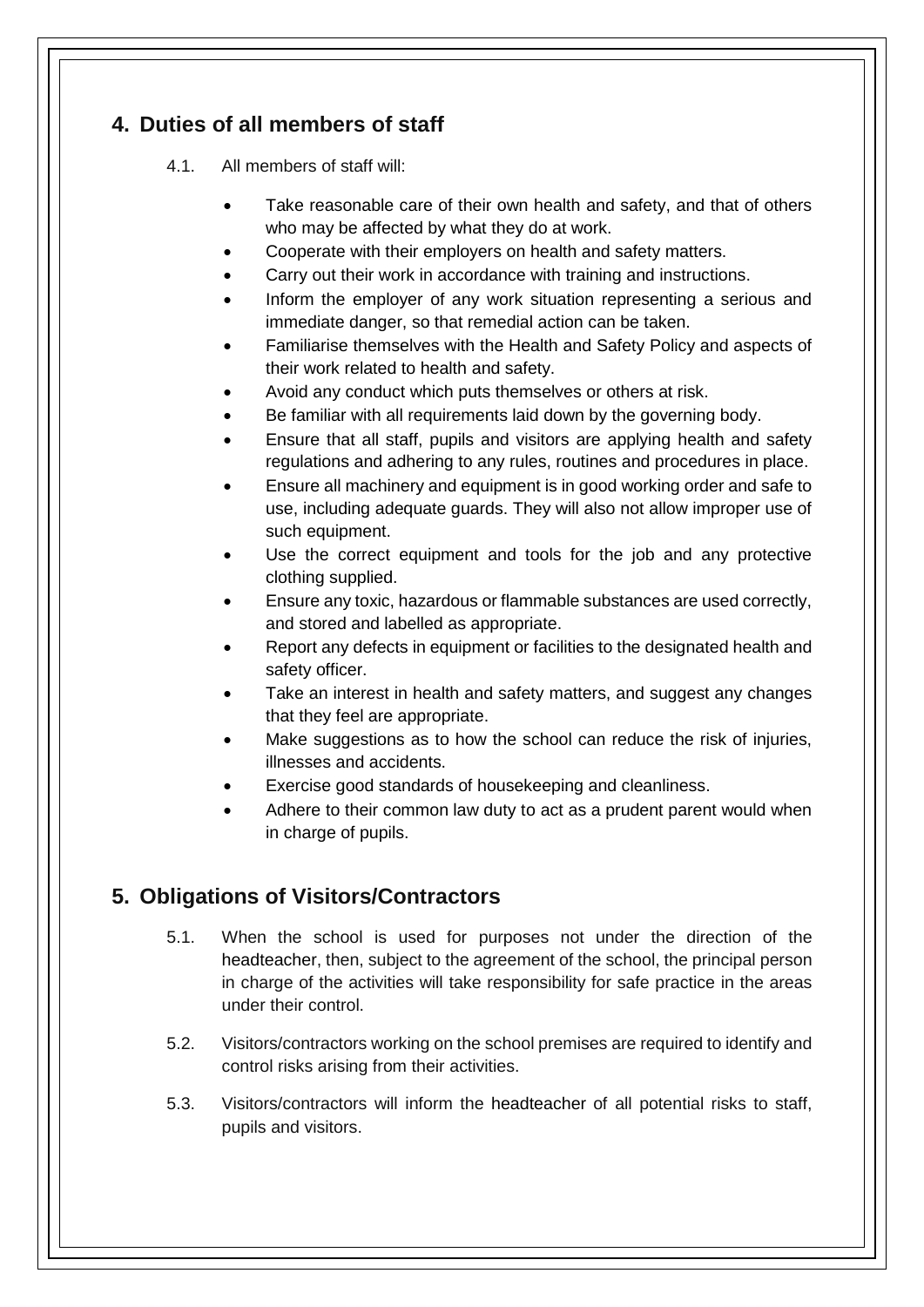# <span id="page-6-0"></span>**6. Pupils**

6.1. Pupils will:

- Exercise personal responsibility for the health and safety of themselves and others.
- Dress in a manner that is consistent with safety and hygiene standards.
- Respond to the instruction of staff given in an emergency.
- Observe the health and safety rules of the school.
- Not misuse, neglect or interfere with items supplied for their, and other pupils', health and safety.

# <span id="page-6-1"></span>**7. Training**

- 7.1. The school will ensure that staff members are provided with the health and safety training they need for their job. This may not mean attendance at training courses; it may simply involve providing staff with basic instructions and information about health and safety in the school.
- 7.2. The headteacher will ensure that there are an appropriate number of first-aid trained staff members working within in each classroom.
- 7.3. Staff members will be provided with regular training opportunities and have access to support where needed.
- 7.4. Staff members are expected to undertake appropriate CPD in order to further contribute to the running and success of NCJPS.

# <span id="page-6-2"></span>8. **First-aid**

- 8.1. NCJPS will act in accordance with the First Aid Policy at all times.
- 8.2. The school will ensure ample provision is made for both trained personnel and first-aid equipment on-site.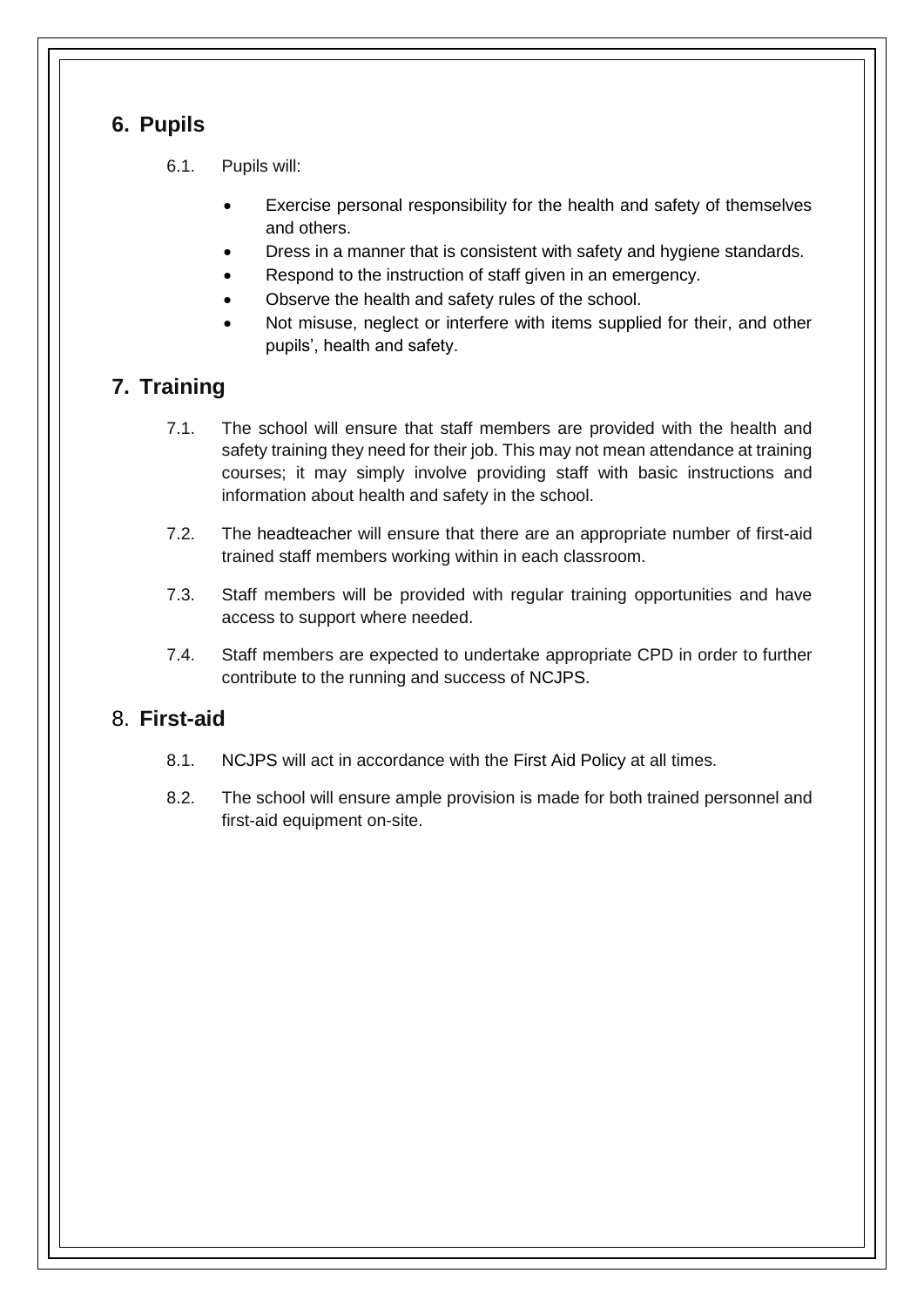8.3. The following staff members are trained first-aiders:

| <b>Name</b>               | Qualification                                                       | <b>Expiry Date</b> |
|---------------------------|---------------------------------------------------------------------|--------------------|
| Orit<br>Adiri Niemogha    | <b>Emergency Paediatric First Aid</b><br><b>First Step Training</b> | 01/09/2020         |
| Kyzia<br>Arnold-Murray    | <b>Emergency First Aid at Work</b>                                  | 25/09/21           |
| <b>Catherine Ashcroft</b> | <b>Paediatric First Aid</b>                                         | 01/09/2020         |
| <b>Nicole Beaumont</b>    | <b>Emergency First Aid at Work</b>                                  | 08/03/22           |
| Amanda Becker             | <b>Paediatric First Aid</b>                                         | 01/09/20           |
| Debra Bewley              | <b>Paediatric First Aid</b>                                         | 01/09/20           |
| Chava Chein               | <b>Paediatric First Aid</b>                                         | 01/09/20           |
| Rebecca Hannan            | <b>Paediatric First Aid</b>                                         | 01/09/20           |
| Joanne Hill               | <b>Paediatric First Aid</b>                                         | 01/09/20           |
| Phillipa Hutchins         | <b>Paediatric First Aid</b>                                         | 22/06/2021         |
| Zevi Katz                 | <b>Paediatric First Aid</b>                                         | 01/09/2020         |
| Victoria Kyrwonos         | <b>Paediatric First Aid</b>                                         | To update          |
| <b>Kirstie Snape</b>      | <b>Paediatric First Aid</b>                                         | 14/11/2020         |
| Ninet Stephenson          | <b>Emergency First Aid at Work</b>                                  | 08/03/2022         |
| Debbie Stone              | <b>Paediatric First Aid</b>                                         | 01/09/2020         |
| Karen Sulman              | <b>Paediatric First Aid</b>                                         | 01/09/2020         |
|                           | <b>Paediatric First Aid</b>                                         |                    |
| <b>Christine Hession</b>  |                                                                     | 01/09/20           |
| George Oliphant           | <b>Paediatric First Aid</b>                                         | 0/09/2020          |
| <b>Andrew Lee</b>         | <b>Paediatric First Aid</b>                                         | 01/09/2020         |
| <b>Catherine Lockett</b>  | <b>Paediatric First Aid</b>                                         | 01/09/2020         |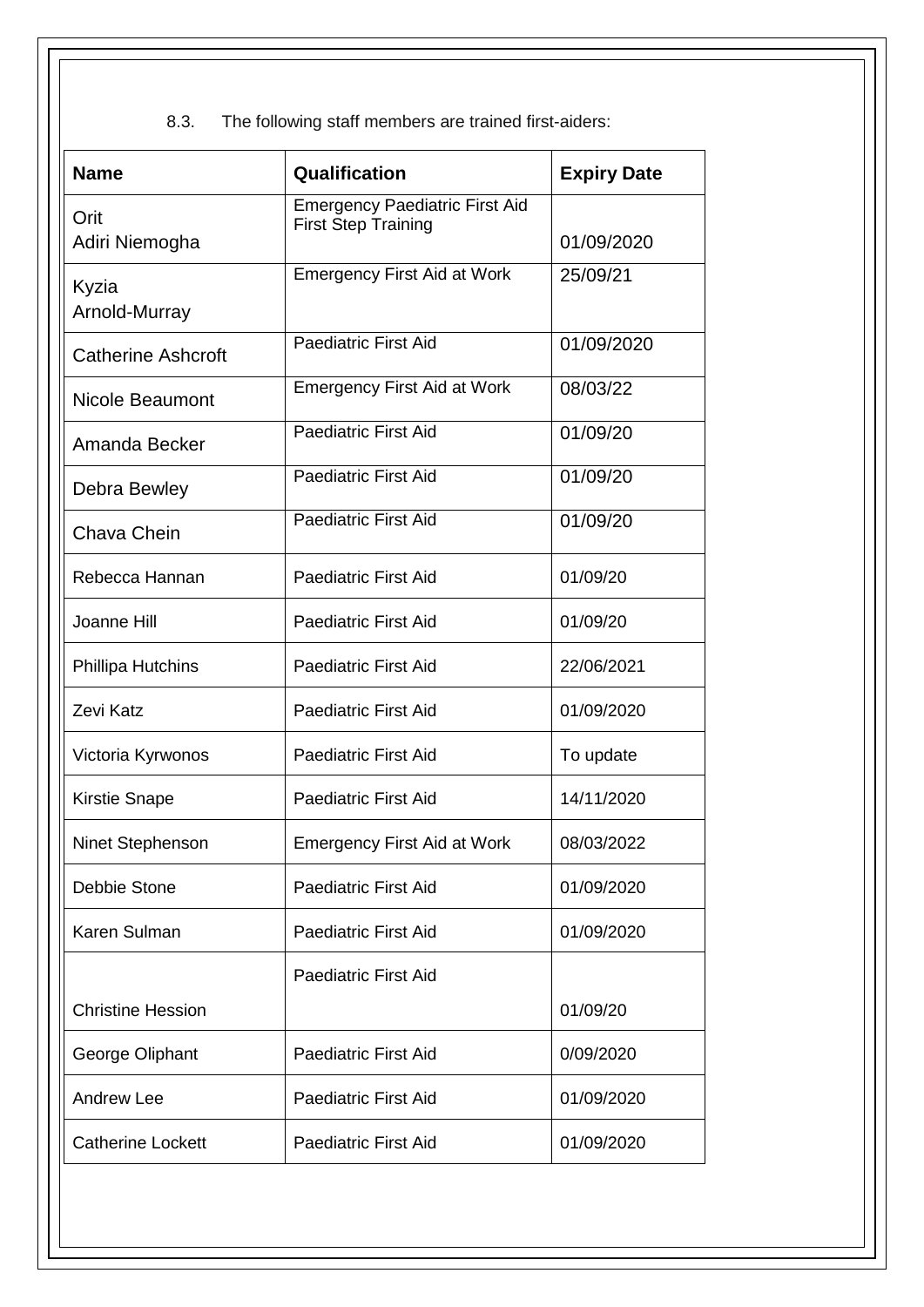| Michael Woolf         | Paediatric First Aid               | 01/09/2020 |
|-----------------------|------------------------------------|------------|
| <b>Helen Devine</b>   | <b>Emergency First Aid at work</b> | 25/09/2021 |
| <b>Maire Hutchins</b> | Paediatric First Aid               | 01/09/2020 |
| Laura Smith           | Paediatric First Aid               | 01/09/2020 |
| <b>Trish Dooley</b>   | <b>Emergency First Aid at Work</b> | 25/09/2021 |
| Lynne Feather         | <b>Paediatric First Aid</b>        | 01/09/2020 |
| Leah Shaw             | Paediatric First Aid               | 01/09/2020 |
| Lauren Morris         | Paediatric First Aid               | 01/09/2020 |

8.4. First-aid boxes are located as follows, and the named staff members are responsible for their secure storage and use:

<span id="page-8-0"></span>

| Location.      | <b>Responsible Staff</b><br>Member              |
|----------------|-------------------------------------------------|
| School Office  | Lynne Feather / Laura<br>Smith/ Adele Whiteside |
| Sinai foyer    | <b>Maire Hutchins</b>                           |
| Each classroom | All teaching staff                              |

# **9. Contacting the emergency services**

- 9.1. Following an accident/injury, the first-aider will contact the emergency services as necessary, or direct a staff member to do so while they tend to the victim.
- 9.2. If there is no first-aider immediately available, a common sense judgement will be made by those attending the injured party regarding whether to contact the emergency services.

# <span id="page-8-1"></span>**10. Fire safety**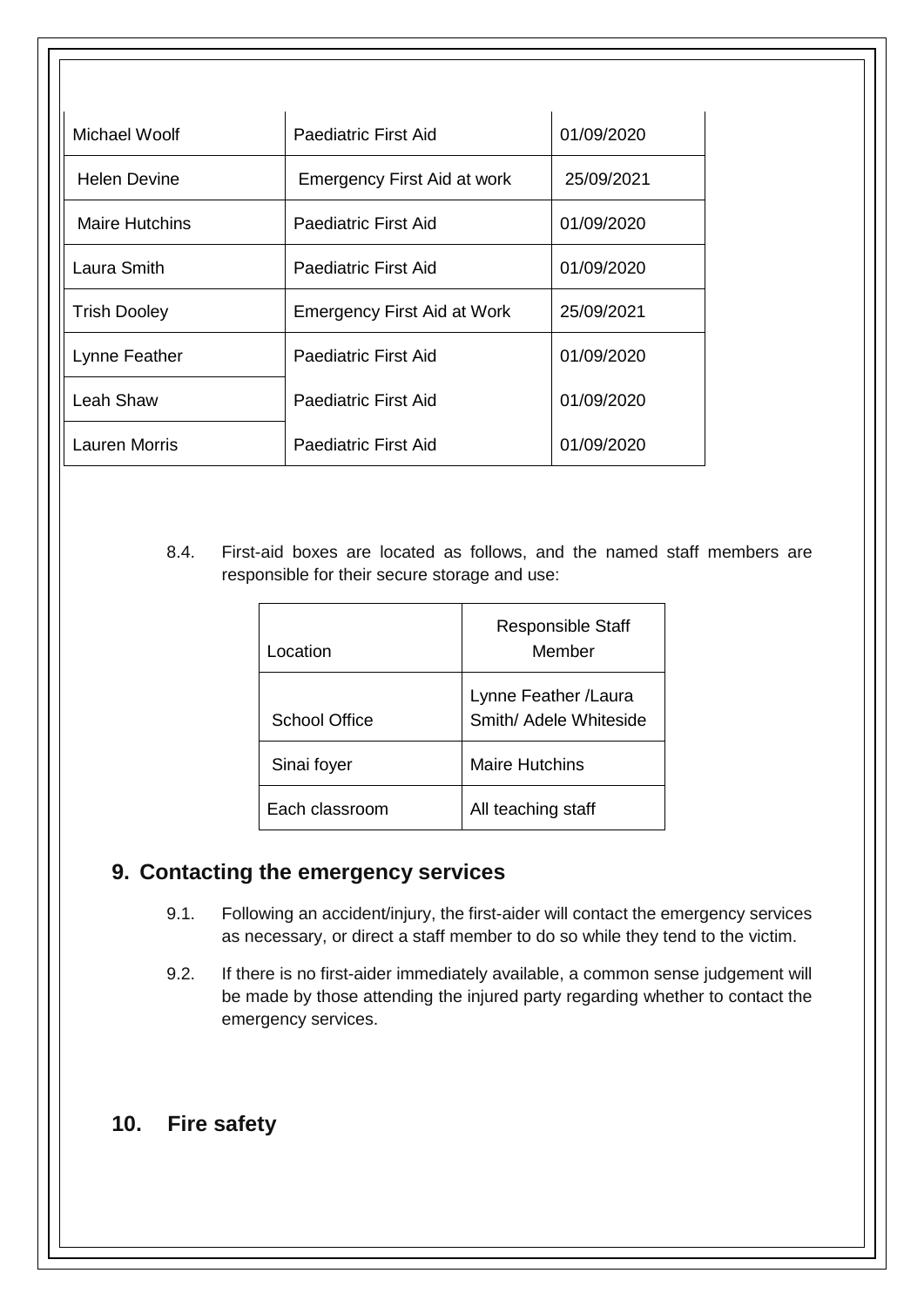- 10.1. All staff members fully understand and effectively implement the Fire Evacuation Plan.
- 10.2. The headteacher is responsible for certifying that procedures for ensuring that safety precautions are properly managed will be discussed, formulated and effectively disseminated to all staff.
- 10.3. The procedure for fire drills and the use of fire extinguishers will be clear and understood by all staff.
- 10.4. The school will test evacuation procedures on a termly basis.
- 10.5. The evacuation of visitors and contractors will be the responsibility of the person they are visiting or working for.
- 10.6. Firefighting equipment will be checked on an annual basis by an approved contractor.
- 10.7. Fire alarms will be tested weekly from different 'break glass' fire points around the school, and records will be maintained and held in the caretaker's office.
- 10.8. Emergency lighting will be tested on a six monthly basis, and records will be maintained and held in the school office.

# <span id="page-9-0"></span>**11. Accident reporting**

- 11.1. All accidents and incidents, including near-misses or dangerous occurrences, will be reported as soon as possible to the nominated health and safety officer using the standard Accident Report Form.
- 11.2. The health and safety officer will be responsible for informing the headteacher if the accident is fatal or a "major injury" as outlined by the HSE.
- 11.3. More in-depth information concerning reporting accidents and near-misses can be found in the Accident Reporting Procedure and Near-miss Policy.

# <span id="page-9-1"></span>**12. Significant accidents**

- 12.1. Significant accidents, as defined in the Reporting of Injuries, Diseases and Dangerous Occurrences Regulations (RIDDOR) 2013, will be reported to the HSE at the earliest opportunity.
- 12.2. The 'specified injuries' which must be reported include the following:
	- Accidents to employees causing either death or major injury
	- Accidents resulting in employees being away from work or being unable to perform their normal work duties for more than seven consecutive days (this seven day period does not include the day of the accident)
	- Fractures, other than to fingers, thumbs and toes
	- Amputation of an arm, hand, finger, thumb, leg, foot or toe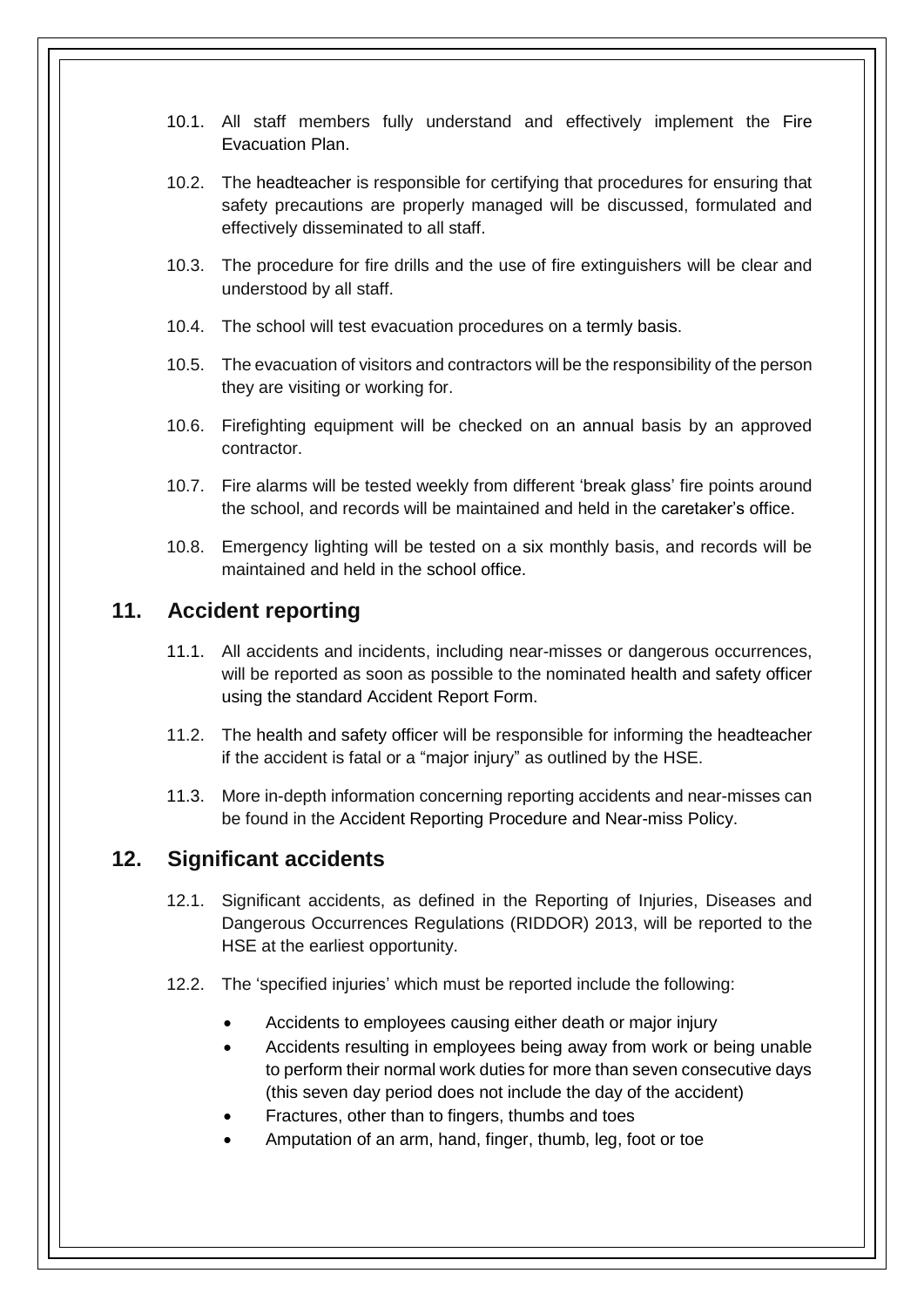- Any injury likely to lead to permanent loss of sight or reduction in sight in one or both eyes
- Any crush injury to the head or torso, causing damage to the brain or internal organs
- Any burn injury (including scalding) which covers more than 10 percent of the whole body's surface area or causes significant damage to the eyes, respiratory system or other vital organs
- Any degree of scalping requiring hospital treatment
- Any loss of consciousness caused by head injury or asphyxia
- Any other injury arising from working in an enclosed space which leads to hypothermia or heat-induced illness, or that requires resuscitation or admittance to hospital for more than 24 hours
- 12.3. Additional reportable occurrences include the following:
	- The collapse, overturning or failure of any load-bearing part of any lifting equipment
	- The explosion, collapse or bursting of any closed vessel or pipe work
	- Electrical short circuit or overload resulting in a fire or explosion
	- Unintentional explosion, misfire or failure of demolition to cause the intended collapse, projection of material beyond a site boundary, injury caused by an explosion
	- Any accidental release of a biological agent likely to cause severe human illness
	- Any collapse or partial collapse of scaffolding over five metres in height
	- When a dangerous substance being conveyed by road is involved in a fire or released
	- The unintended collapse of any building or structure under construction, alteration or demolition, including walls or floors
	- Any explosion or fire resulting in the suspension of normal work for over 24 hours
	- Any sudden, uncontrolled release in a building of: 200kg or more of flammable liquid, 10kg or more of flammable liquid above its boiling point, 10kg or more of flammable gas, or 500kg or more of these substances if the release is in the open air
	- Accidental release of any substances which may damage health
	- Serious gas incidents
	- **Poisonings**
	- Skin diseases including but not limited to: occupational dermatitis, skin cancer, chrome ulcer, oil folliculitis/acne
	- Lung diseases including, but not limited to: occupational asthma, farmer's lung, asbestosis, mesothelioma
	- Infections including, but not limited to: leptospirosis, hepatitis, anthrax, legionellosis, tetanus
	- Other conditions such as occupational cancer, certain musculoskeletal disorders, decompression illness and hand-arm vibration syndrome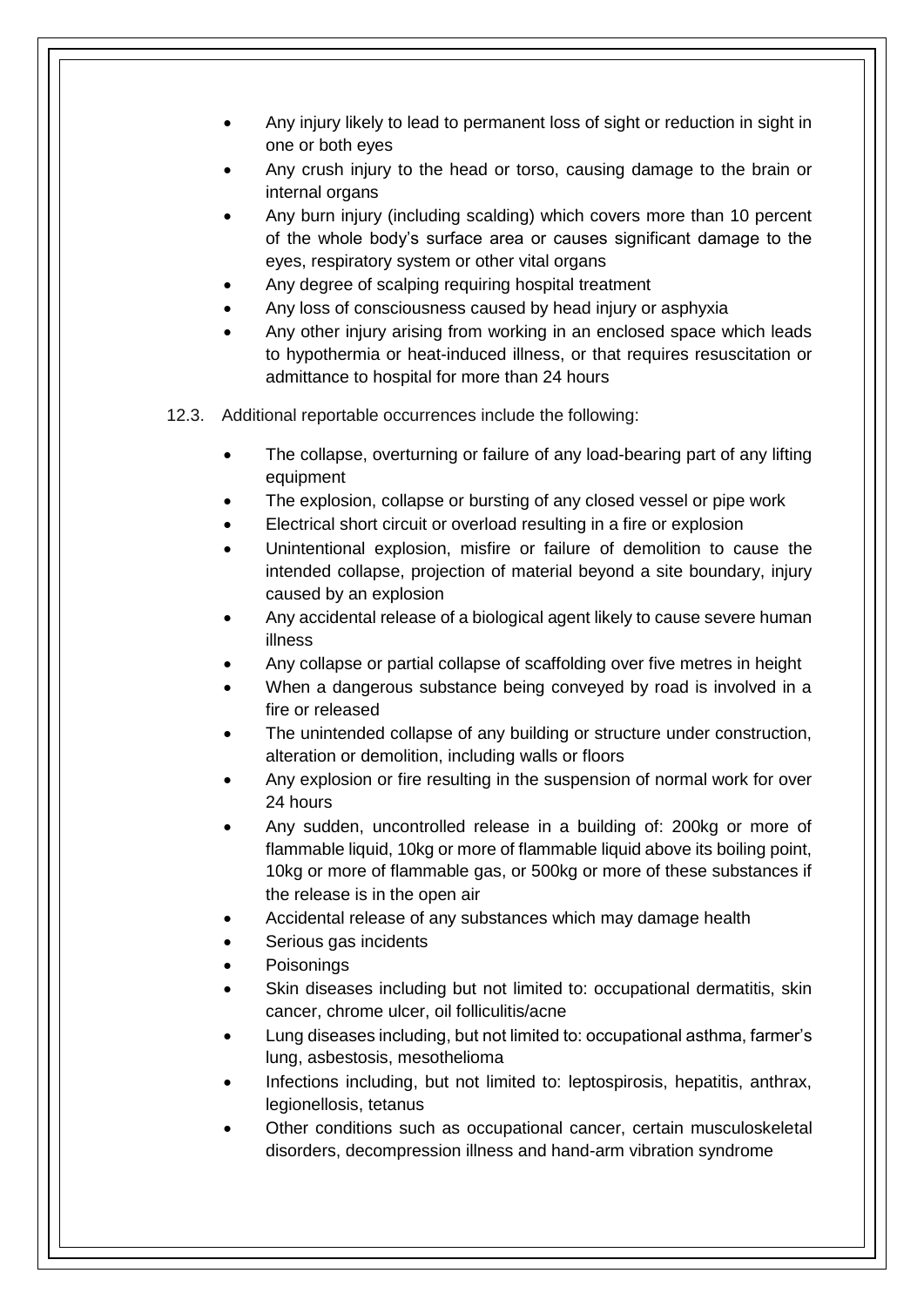# <span id="page-11-0"></span>**13. Reporting procedure**

- 13.1. Should an incident require reporting to the Incident Control Centre (ICC) (part of the HSE), the health and safety officer, or a person appointed on their behalf, will file a report as soon as is reasonably possible.
- 13.2. The person will complete the relevant report on the HSE website: <http://www.hse.gov.uk/riddor/report.htm>
- 13.3. The HSE no longer accept written accident reports, except for in exceptional circumstances. The school will report all accidents and injuries online where possible (using the above link/web address).
- 13.4. Fatal and specified injuries, as outlined in 13.2, only may be reported using the telephone service on 0345 300 9923 (open Monday to Friday 8.30am to 5pm).

# <span id="page-11-1"></span>**14. Reporting hazards**

- 14.1. Staff, pupils, contractors and visitors are encouraged to report any condition or practice they deem to be a hazard.
- 14.2. In the main, reporting should be conducted verbally to the site manager as soon as possible, who will then inform the headteacher as appropriate.
- 14.3. Serious hazards will be reported using the appropriate form available in the school office.

# <span id="page-11-2"></span>**15. Accident investigation**

- 15.1. All accidents, however small, will be investigated by an appointed party, and the outcomes recorded.
- 15.2. The length of time dedicated to each investigation will vary on the seriousness of the accident.
- 15.3. After an investigation takes place, a risk assessment will be carried out, or the existing assessment amended, to avoid reoccurrence of the accident.
- 15.4. The health and safety officer will undertake regular evaluations of all reported incidents. They will then identify patterns and trends in order to take corrective action and minimise the reoccurrence of any incident/illness.

# <span id="page-11-3"></span>**16. Our active monitoring system**

16.1. It is good practice to actively monitor systems prior to accidents, ill health or incidents taking place; this involves regularly checking compliance procedures and the achievement of objectives. Our procedure for actively monitoring our system includes: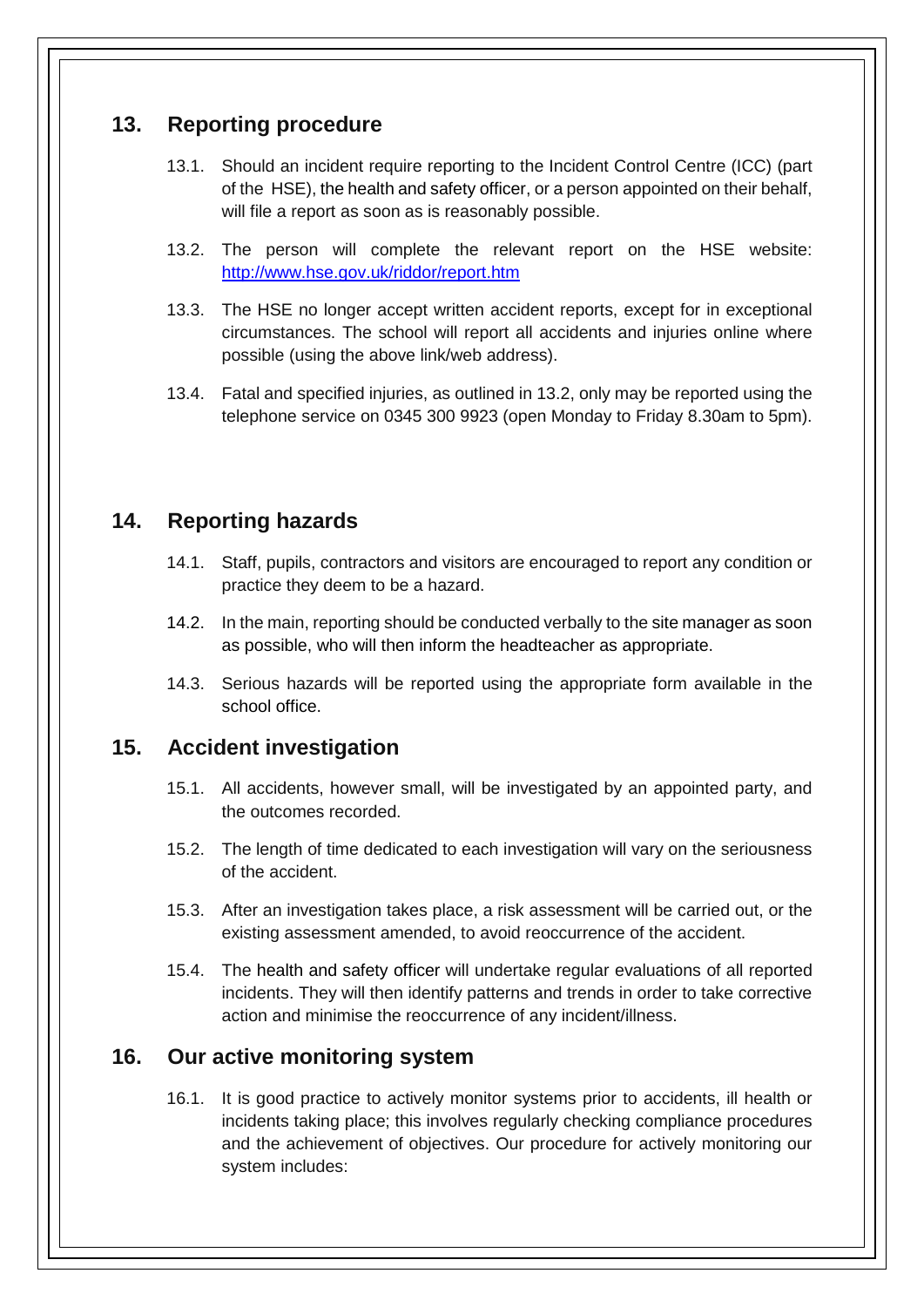- **Regularly examining documents to ensure compliance with standards.**
- **Regularly inspecting premises, plants and equipment.**
- **Annual audits, including fire risk assessments and health and safety audits.**
- **Regular reports and updates to the headteacher.**
- **External measures, such as surveys by contractors and service providers, along with visits from Environmental Health and Ofsted.**

# <span id="page-12-0"></span>**17. Bomb threat procedure**

- 17.1. All staff members fully understand and effectively implement the school's Emergency Procedure Guidelines.
- 17.2. In the event of an emergency, the procedures outlined in the Emergency Procedure Guidelines will be followed.
- 17.3. All staff members are trained in handling bomb threats and have easy access to instructions of the procedure.
- 17.4. Upon receipt of a bomb threat or a suspicious package, staff members will ask the following types of questions, regardless of the call's source (including if the call is from the police):
	- Where is it?
	- In which building is it and on what floor?
	- What time will the bomb go off?
	- What does the bomb look like and what colour is it?
	- What type of bomb is it and what type of explosive?
	- Who are you?
	- Why are you doing this?
	- Do you have a code word?
- 17.5. The appropriate evacuation procedure will be followed whether staff members believe the threat to be a hoax or not,
- 17.6. Where possible, caller ID or dialling the 1471 service will be used to identify where the call has come from.
- 17.7. Staff should note the time of the call and write down exactly what was said by the person calling as this may be useful for the police.
- 17.8. Where possible, recording devices will be used whilst receiving a bomb threat.
- 17.9. The staff member receiving the call will contact the headteacher immediately, who will then alert the police, CST and the LA.
- 17.10. The headteacher will decide whether or not to evacuate the building.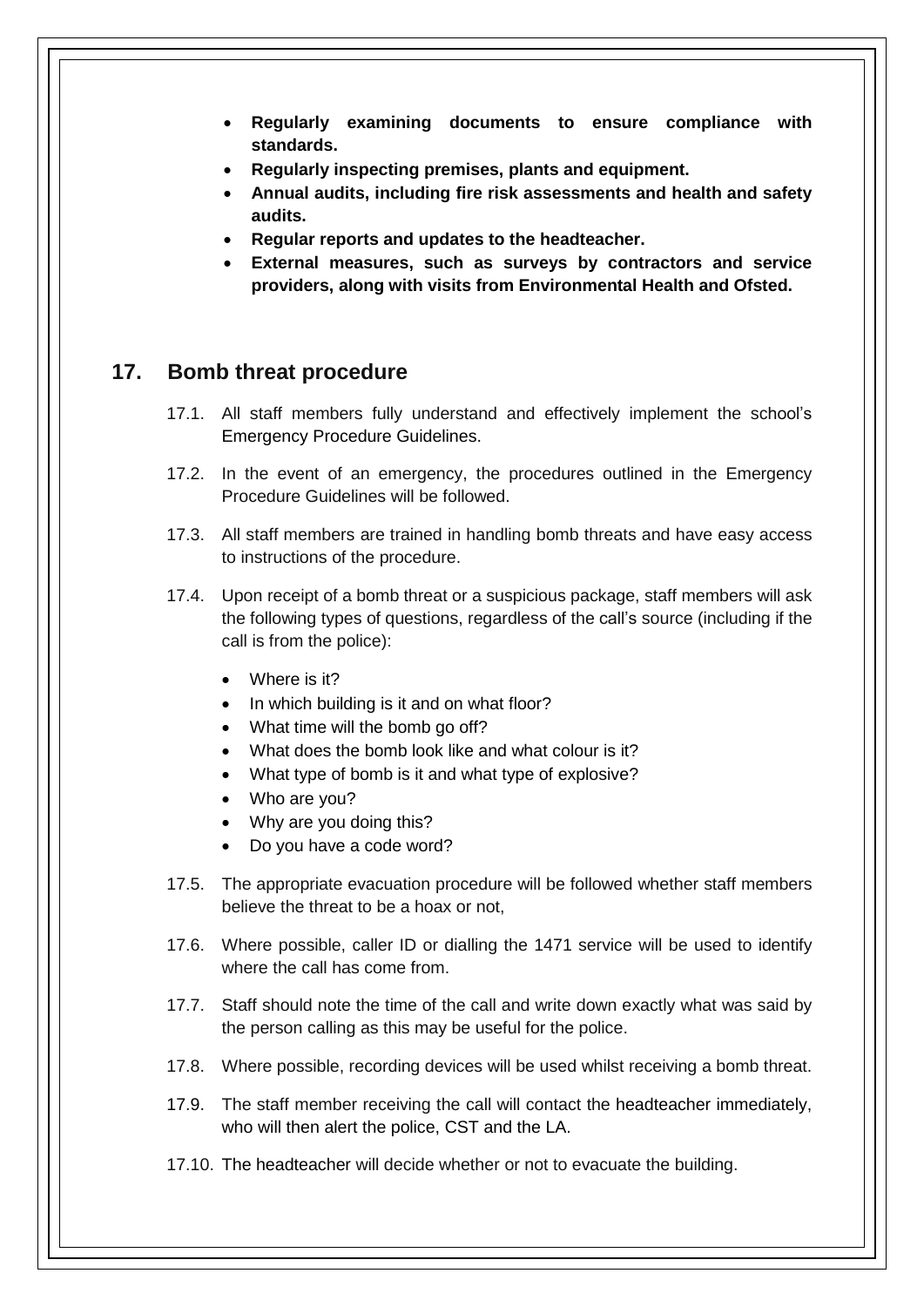# <span id="page-13-0"></span>18. **Evacuation**

- 18.1. NCJPS will follow the procedure outlined in the Emergency Procedure Guidelines in the event of a crisis.
- 18.2. In the event of a fire, the Fire Evacuation Plan will be implemented.
- 18.3. If an evacuation is deemed necessary, the following procedure will take place:
	- All senior staff will be informed of the situation either in person or via the internal computer system, not by the use of radios or mobile phones. The evacuation will then take place as per fire drill procedures, except staff will be instructed to:
		- Leave all doors and windows open (excluding the area in which the bomb or suspicious package is positioned; this room should be sealed with all windows and doors closed).
		- Take all personal items with them, to avoid unnecessary searching.
	- Staff and pupils will be asked to make their way to the normal fire assembly area (the area should be moved if close to the area of the bomb or suspicious package).
	- Staff will be positioned at all gates leading into the school and nobody will be allowed in or out except for emergency personnel.
	- Once the police have arrived, staff will await further instruction from the emergency services.

# <span id="page-13-1"></span>**19. Visitors to the school**

- 19.1. All visitors will sign in at the security hut and at reception.
- 19.2. Once signed in, visitors will be collected from reception by the member of staff they are visiting, or escorted to the area of the school concerned.
- 19.3. No contractor will carry out work on the school site without the express permission of the headteacher, other than in an emergency or to make the site safe following theft or vandalism.
- 19.4. Contractors will be responsible for the health and safety of their employees and for ensuring safe working practices. They will not constitute a hazard to staff, pupils or visitors to the school.
- 19.5. Anyone hiring the premises will be made aware of their health and safety obligations when making the booking.
- 19.6. Visitors and contractors will wear a visitor's badge at all times while on school grounds.
- 19.7. Cleaning contractors will wear an easily identifiable uniform or badge at all times.
- 19.8. Temporary teaching staff and assistants will inform reception of their presence by reporting to reception on arrival and signing the visitors' log.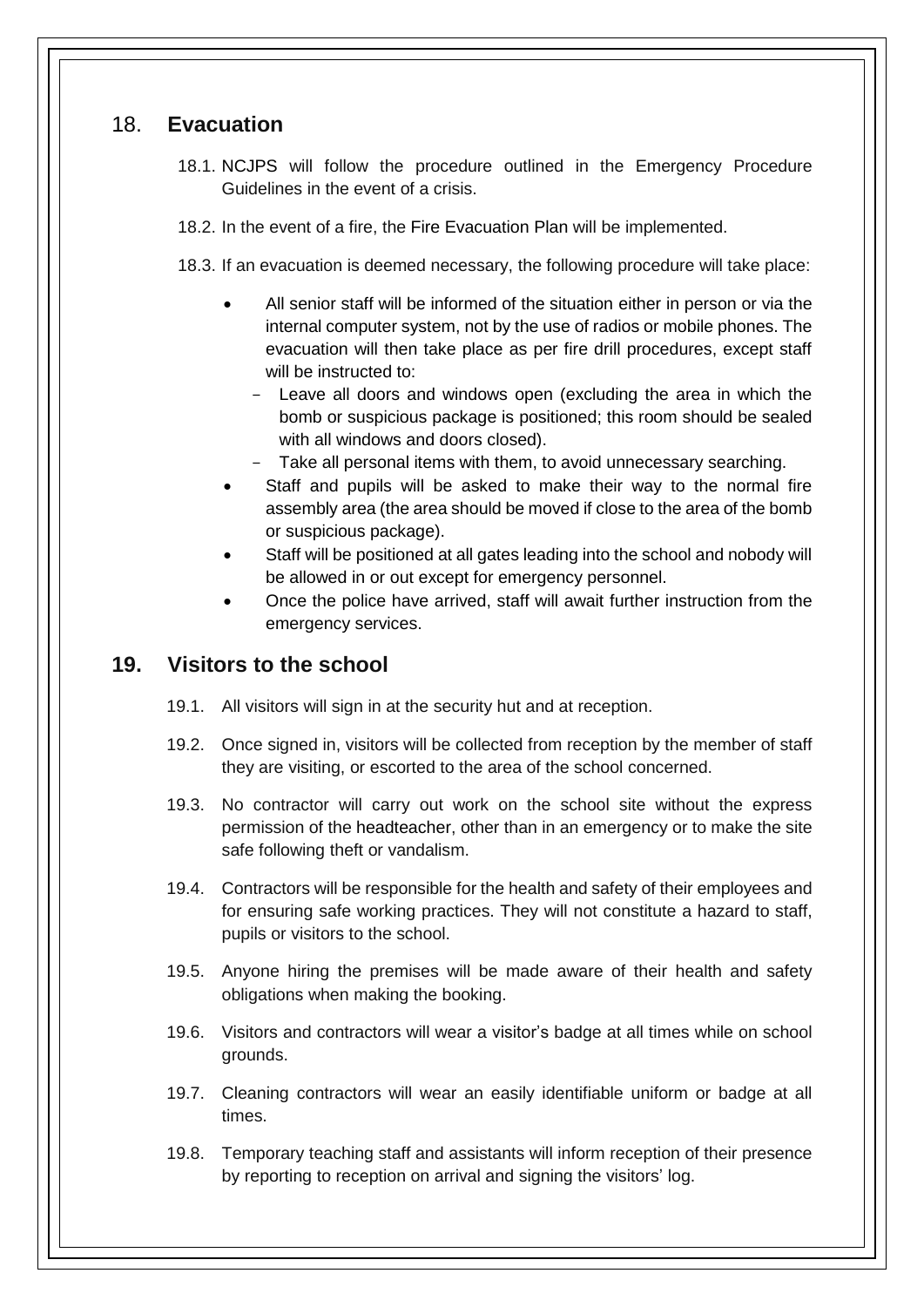- 19.9. Staff members who encounter an unidentifiable visitor will enquire if they require assistance and direct them to reception or off site.
- 19.10. Staff members who encounter uncooperative visitors threatening violence, refusing to leave the site, or carrying out physical or verbal abuse will seek immediate help via a 999 phone call.

## <span id="page-14-0"></span>**20. Personal protective equipment (PPE)**

- 20.1. NCJPS provides employees and pupils who are exposed to a hazard at the school, which cannot be controlled by other means, with PPE.
- 20.2. PPE means all equipment worn, or held by, staff or pupils which is designed to protect them from specified hazards.
- 20.3. All staff and pupils will be provided with protective eyewear in all workshops and laboratories. Visitors will also be supplied with PPE when appropriate.
- 20.4. Staff and pupils will use the PPE provided, and care for it according to the instructions and training given. They will also report any loss or defects to their superior/class teacher.
- 20.5. The PPE will fit the wearer properly. Where more than one item of PPE must be worn, they should be compatible and remain effective.
- 20.6. PPE will not be worn if the hazard is caused by wearing it that is greater than the hazard it is intended to protect the wearer from.
- 20.7. PPE includes laboratory and workshop equipment such as tool box tools, protective clothing, safety footwear and face masks, PE equipment, ICT equipment, photocopiers and other office equipment, lifting equipment and respiratory protective equipment (RPE).
- 20.8. Clothing which is not specifically designed to preserve the health and safety of the wearer does not constitute as PPE, e.g. school uniform.
- 20.9. Thorough risk assessments are carried out by the class teacher to determine the suitable PPE to be used for each hazard, and these are reviewed on a annul basis.
- 20.10. Staff and pupils can expect that any equipment they use is suitable for its intended use and is properly maintained.
- 20.11. Staff will receive health and safety training in order to ensure they know how to properly use, maintain and store PPE, and how to detect and report faults.
- 20.12. Equipment manuals are readily available and warning signs are clearly displayed in areas, and on equipment, where PPE is mandatory.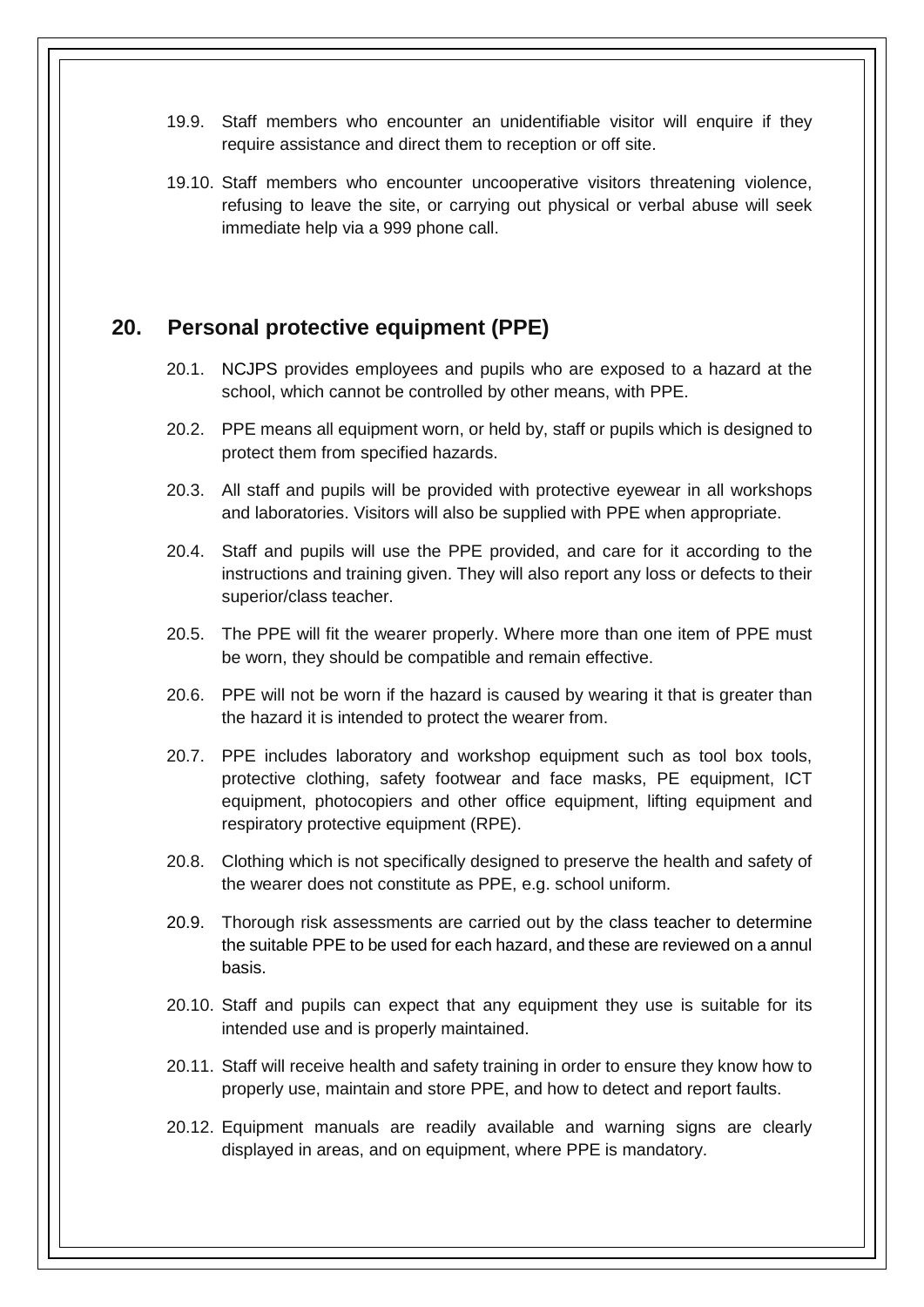# <span id="page-15-0"></span>**21. Maintaining equipment**

- 21.1. When not in use, PPE will be properly stored, kept clean, and in good repair.
- 21.2. Inspectors, or a trained health and safety technician, will inspect the following equipment for health and safety issues annually:
	- All electrical appliances
	- All fixed gymnasium equipment
	- Any workshop equipment, e.g. lathes and kilns
	- All fume cupboards
- 21.3. It is the responsibility of the health and safety officer to ensure new equipment meets the appropriate standards and conforms to all health and safety requirements.
- 21.4. A health and safety technician should be consulted as necessary.

## <span id="page-15-1"></span>**22. Hazardous materials**

- 22.1. All equipment, materials and chemicals will be held in appropriate containers and areas conforming to health and safety regulations.
- 22.2. Hazardous substances will be labelled with the correct hazard sign and contents label.
- 22.3. All control of substances hazardous to health (COSHH) and ionising radiations regulations will be adhered to.
- 22.4. NCJPS will act in accordance to the school's COSHH Policy at all times.
- 22.5. The site manager is responsible for ensuring all products that may be hazardous to health are risk assessed before being used.
- 22.6. No hazardous substances will be used without the permission of the Headteacher
- 22.7. Low toxic products, such as corrective fluid and aerosol paints, will be stored securely and only used under supervision in a well-ventilated area.
- 22.8. Dust and fumes will be safely controlled by local exhaust ventilation regulations.
- 22.9. No staff member or pupil should ever be put at risk through exposure to any hazardous substance used in our practical curriculum.
- 22.10. Where a substance has a workplace exposure limit, control measures will ensure that exposure is below the limit.
- 22.11. Control measures will be checked and reviewed on a termly basis to ensure continued effectiveness, even when they are known to be reliable.

22.12.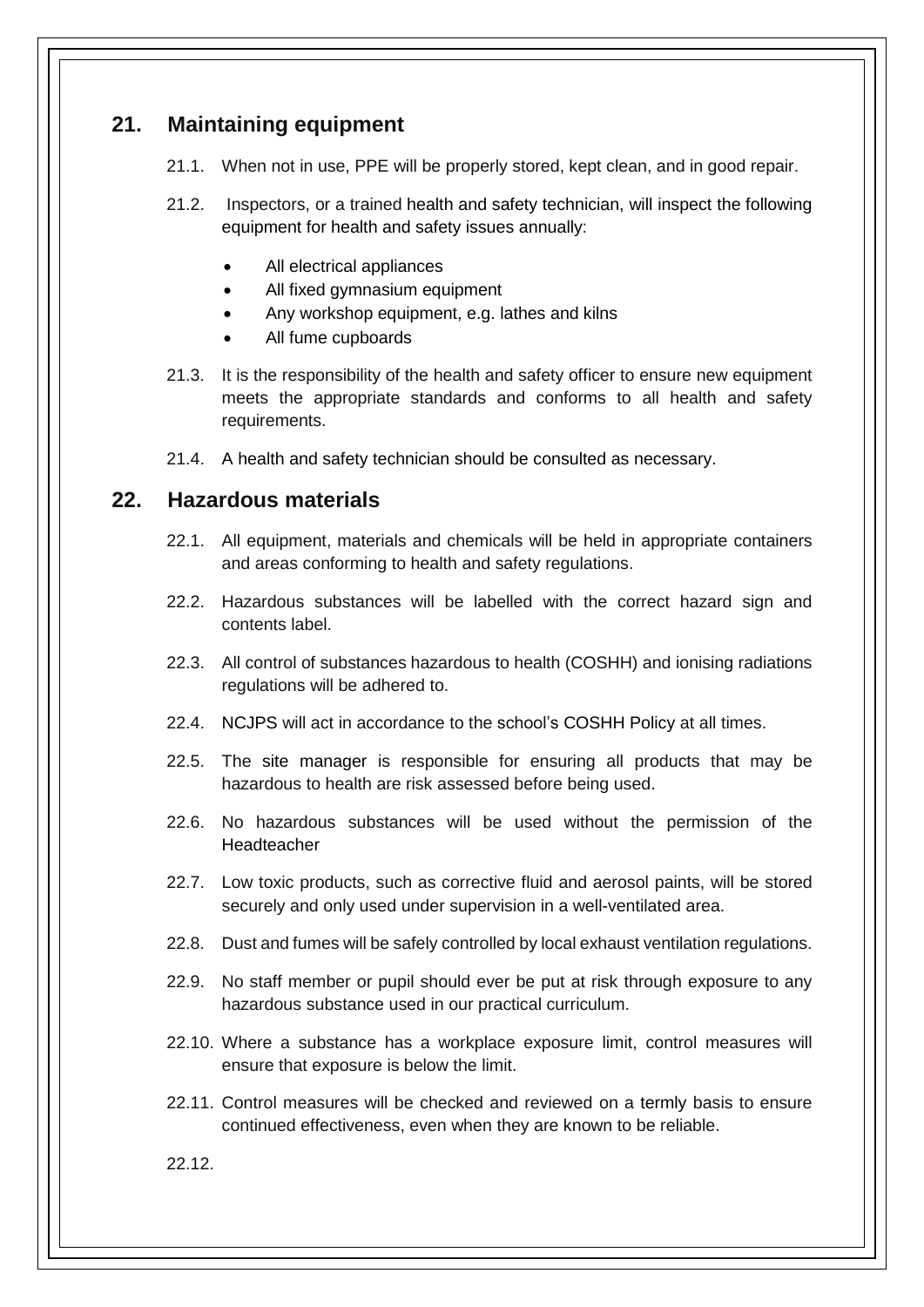# <span id="page-16-0"></span>**23. Asbestos management**

The Authority's guidance on Managing Asbestos in Schools and other Educational Establishment's will be followed. The Asbestos register is held in the Headteacher's office. Following a survey in 2018, asbestos removal/decontamination was completed – see ARP Building Consultancy Ltd report of 17.1.19.

# <span id="page-16-1"></span>24. **Medicine and** drugs

24.1. The school's Supporting Pupils with Medical Conditions Policy will be read, understood and adhered to by all staff.

# <span id="page-16-2"></span>**25. Smoking**

- 25.1. The school is a non-smoking premises and no smoking will be permitted on the grounds.
- 25.2. The school's Smoke Free Policy will be read, understood and adhered to by all staff.

# <span id="page-16-3"></span>26. **Housekeeping and cleanliness**

- 26.1. School employed and contract cleaners will be monitored by the site manager. The standard required will be clear in the service level agreement held with the contracted cleaners.
- 26.2. Special consideration will be given to hygiene areas.
- 26.3. Waste collection services will be monitored by the site manager.
- 26.4. Special consideration will be given to the disposal of laboratory materials and clinical waste.
- 26.5. The Headteacher is responsible for ensuring that the school is at a safe temperature for staff and pupils to work in. Rooms will be kept at a minimum of 16° with a constant supply of fresh air.

# <span id="page-16-4"></span>27. **Infection control**

- 27.1. NCJPS actively prevents the spread of infection through the following measures:
	- Routine immunisation
	- Maintaining high standards of personal hygiene and practice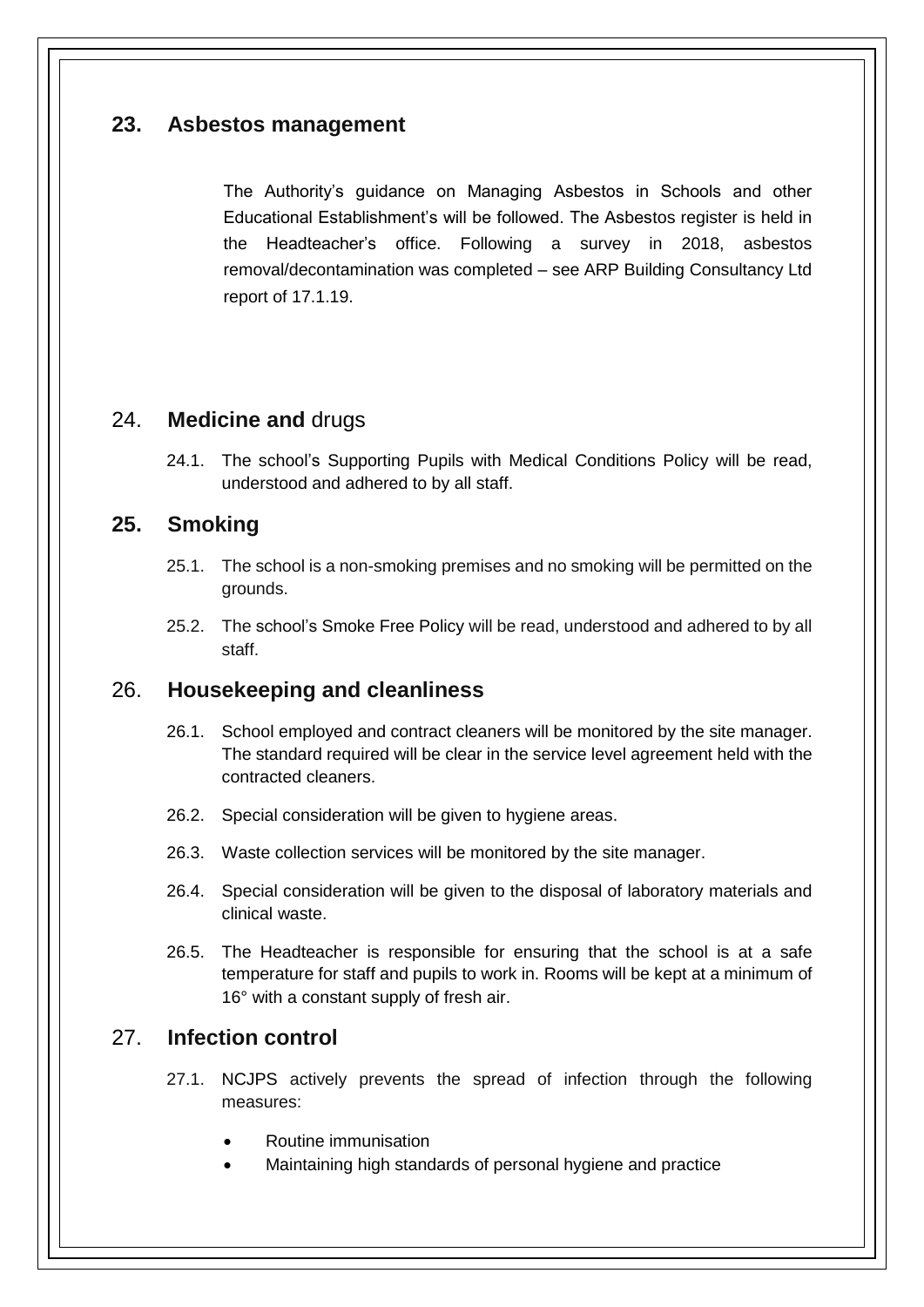- Maintaining a clean environment
- 27.2. NCJPS employs good hygiene practice in the following ways:
	- Displaying posters throughout the school, encouraging all pupils, staff members and visitors to wash their hands after using the toilet, before eating or handling food, after touching animals, and following any other actions that increase the risk of the spread of infection, such as coughing or sneezing
	- Ensuring there is sufficient liquid soap, warm water and paper towels available for everyone to wash their hands throughout the school
	- Employing cleaners to carry out thorough and frequent cleaning that follows national guidance
	- Providing PPE where necessary
	- Immediately cleaning any spillages of bodily fluids with a combination of detergent and disinfectant, and always wearing PPE. Mops should not be used to clean up body fluid spillages; instead paper towels should be used and discarded properly, following the procedures for clinical waste
	- Washing all laundry in a separate dedicated facility and washing any soiled linens separately
	- Hygienically bagging any pupil's soiled clothing to go home, and never rinsing it by hand
	- Storing all clinical waste in clinical waste bags and in a secure, dedicated area, before it is removed by a registered waste contractor
	- Providing a secure sharps bin, out of reach of pupils, for the disposal of sharps
	- Discouraging pupils, staff members and visitors from touching any stray animals that may come onto the school premises
- 27.3. Staff and pupils displaying signs of infection, such as rashes, vomiting, diarrhoea, COVID 19 , etc., will be sent home and recommended to see a doctor.
- 27.4. All staff are subject to a full occupational health check before starting employment at NCJPS
- 27.5. NCJPS keeps up-to-date with national and local immunisation scheduling and advice. All pupils' immunisation status is checked at school entry and at the time of any vaccination.
- 27.6. NCJPS encourages parents/carers to have their children immunised.
- 27.7. All cuts and abrasions should be covered with waterproof dressings.
- 27.8. Wall-mounted hand sanitiser is available all around the school.
- 27.9. Further information concerning our policies and procedures addressing infection control can be found in our Infection Control Policy.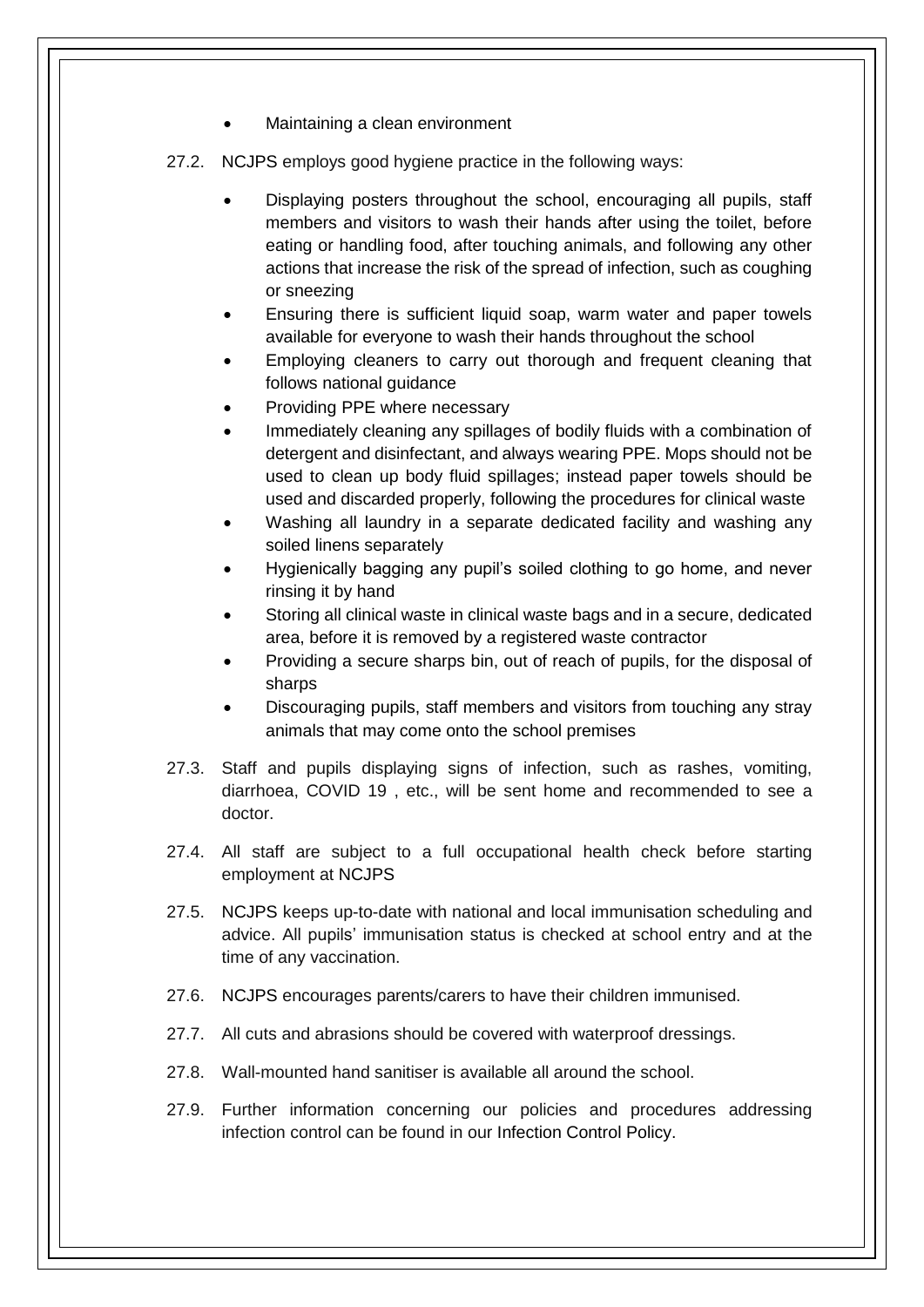## <span id="page-18-0"></span>**28. Risk assessment**

- 28.1. The Headteacher has overall responsibility for ensuring potential hazards are identified and risk assessments are completed for all areas of risk in the school.
- 28.2. Regular assessments of high risks areas, such as laboratories, will be undertaken.
- 28.3. Annual risk assessments will be conducted for all other areas of the school.
- 28.4. Risk assessments will identify all defects and potential risks along with the necessary solutions or control measures.
- 28.5. The governing body will be informed of risk assessments allowing issues to be prioritised and actions to be authorised, along with funds and resources.
- 28.6. The designated Education Visits Co-ordinator will ensure risk assessments are completed by staff leading day trips or residential stays.

## <span id="page-18-1"></span>**29. Slips and trips**

- 29.1. In line with HSE guidance, control measures are in place to effectively control slip and trip risks. The school utilises the following procedure:
	- Identify the hazards risk factors considered include:
		- Environmental (floor, steps, slopes, etc.)
		- Contamination (water, food, litter, etc.)
		- Organisational (task, safety, culture, etc.)
		- Footwear (footwear worn for evening events may not be in line with the school's Uniform Policy)
		- Individual factors (rain, supervision, pedestrian behaviour, etc.)
	- Decide who might be harmed and how
	- Consider the risks and decide if existing precautions are sufficient, or if further measures need to be introduced
	- Record the findings
	- Review the assessment regularly and revise if necessary

## <span id="page-18-2"></span>**30. Security and theft**

- 30.1. Closed circuit television (CCTV) systems will be used to monitor events and identify incidents taking place.
- 30.2. CCTV systems may be used as evidence when investigating reports of incidents.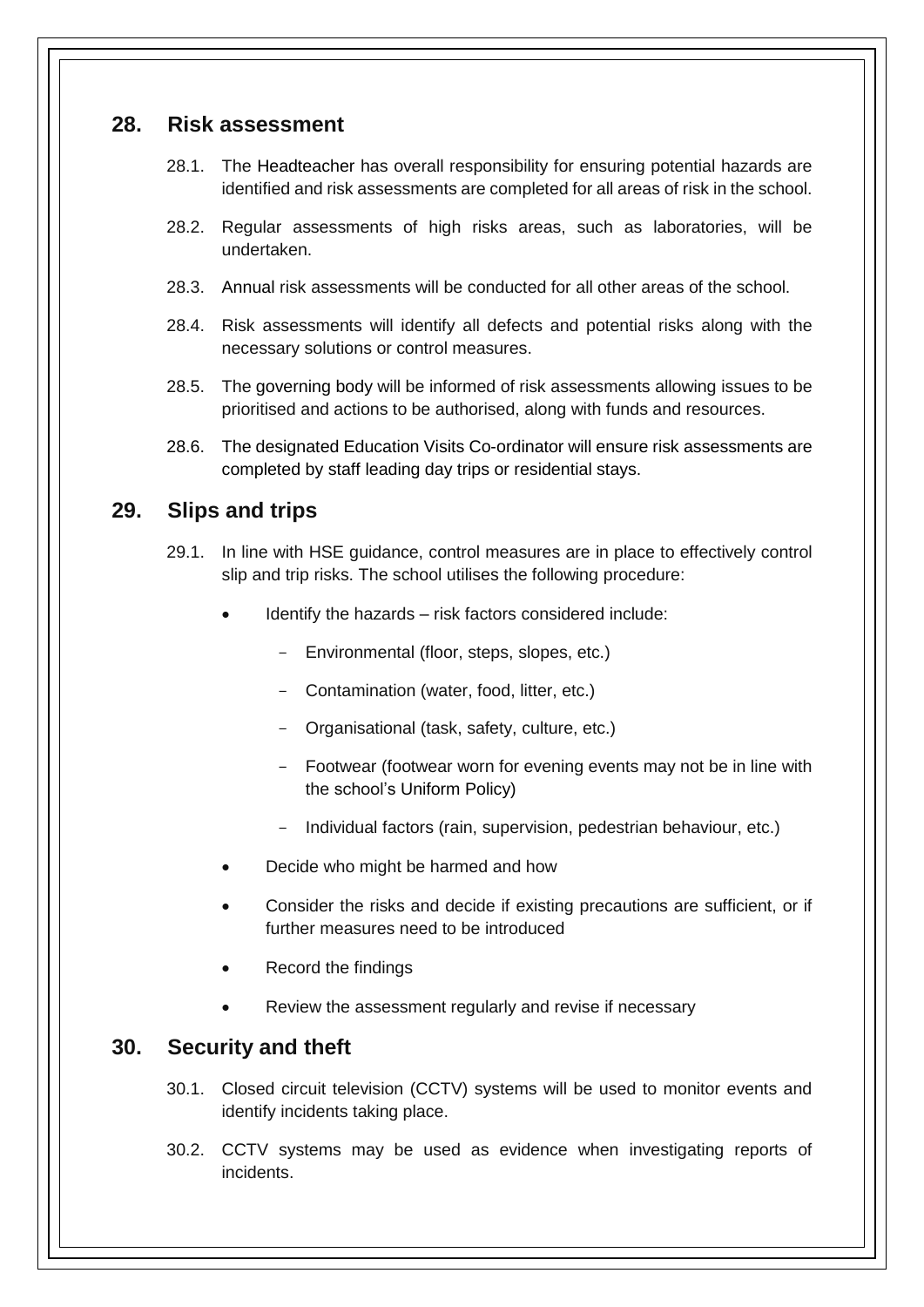- 30.3. Money will be held in a safe and banked on a regular basis to ensure large amounts are not held on-site.
- 30.4. Money will be counted in an appropriate location, such as *school office,* and staff should not be placed at risk of robbery.
- 30.5. Staff and pupils are responsible for their personal belongings and the school accepts no responsibility for loss or damage.
- 30.6. Thefts may be reported to the police and staff members are expected to assist police with their investigation.
- 30.7. All members of staff are expected to take reasonable measures to ensure the security of school equipment being used.
- 30.8. Missing or believed stolen equipment will be reported immediately to a senior staff member.

## <span id="page-19-0"></span>**31. Adverse weather**

- 31.1. The Headteacher, in liaison with the governing body, makes a decision on school closure on the grounds of health and safety.
- 31.2. If a closure takes place, the governing body will be promptly informed.
- 31.3. Name of school will act in accordance with the Adverse Weather Policy at all times.

# <span id="page-19-2"></span><span id="page-19-1"></span>**32. School trips and visits**

32.1. Health and safety policy and procedures concerning school trips and visits, including trips abroad, are contained in the school's Educational Trips and Visits Policy.

# <span id="page-19-3"></span>**33. Manual handling**

- 33.1. Manual handling can prove hazardous when it has the potential to cause a musculoskeletal disorder. This can be due to repetition of the action, the force and/or posture involved in the completion of a handling task, and/or a person's ability to hold/grasp the particular item in a safe and balanced manner.
- 33.2. In order to manage these risks, we have adopted policies and procedures. Further information concerning the safe management of manual handling can be found in the Manual Handling Policy.

# <span id="page-19-4"></span>**34. Working at heights**

34.1. Policy and procedures concerning employees working at heights are addressed in the Working at Heights Policy.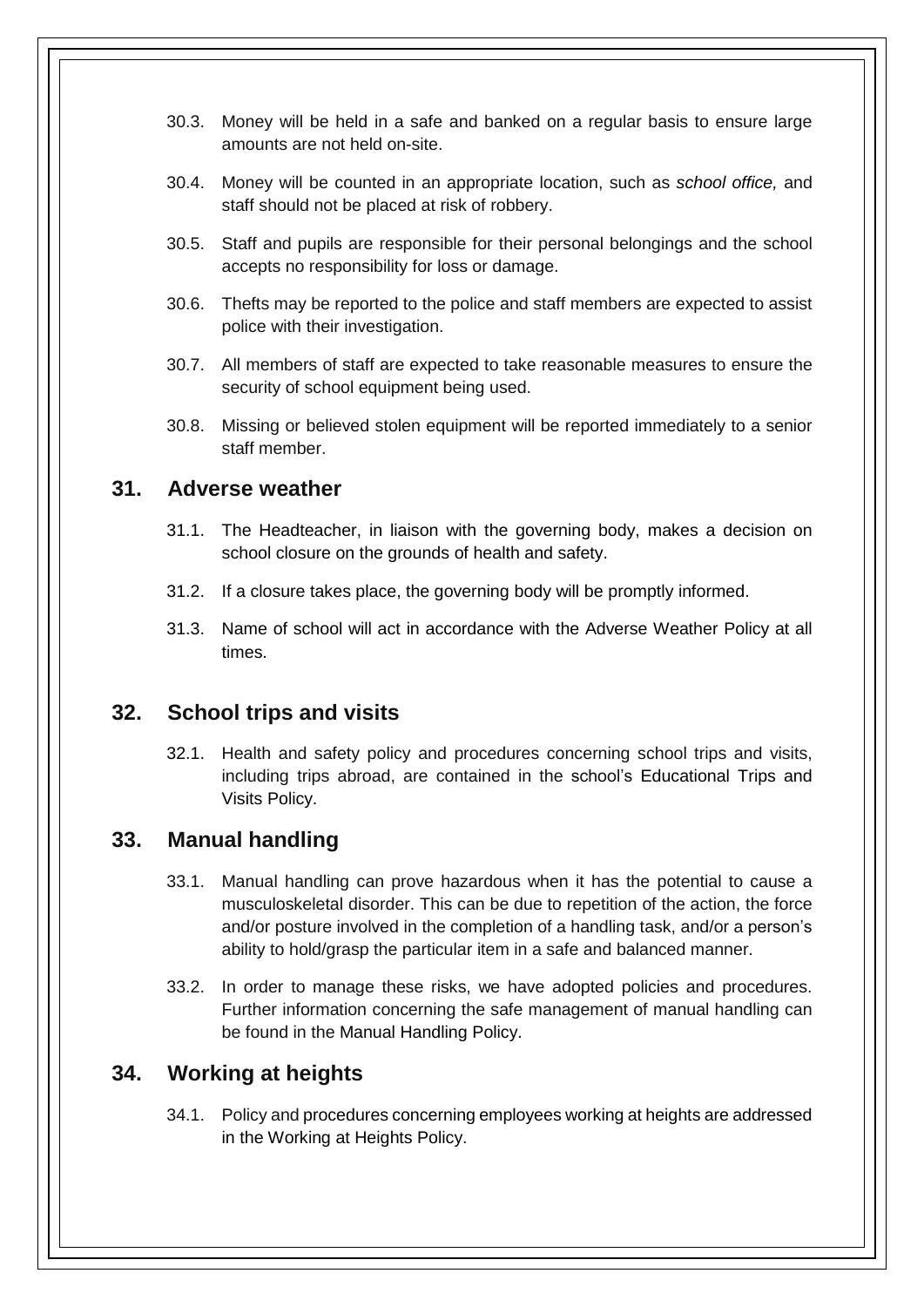34.2. Staff members are required to sign statements confirming that they have received, read and understood the policy, prior to being allowed to work at heights.

# <span id="page-20-0"></span>**35. Lone working**

- 35.1. Policy and procedures concerning employees' lone working are addressed in the Lone Working Policy.
- 35.2. Staff members are required to sign statements confirming that they have received, read and understood the relevant policy/policies, prior to being allowed to undertake lone working.

# <span id="page-20-1"></span>**36. Workplace health and safety: stress management**

36.1. Staff will be aware of the symptoms of stress, including sleeping problems, dietary problems, mood swings, feeling lethargic, fatigue, emotional problems, chest pains and elevated heart rate, lack of focus, inability to concentrate and increased sweating. Staff members who suffer from any of these symptoms are advised to consult their GP as soon as possible.

# <span id="page-20-2"></span>**37. Workplace health and safety: display equipment**

37.1. Display screen assessments will be carried out annually by the health and safety officer for teaching staff and administrative staff who regularly use laptops or desktops computers.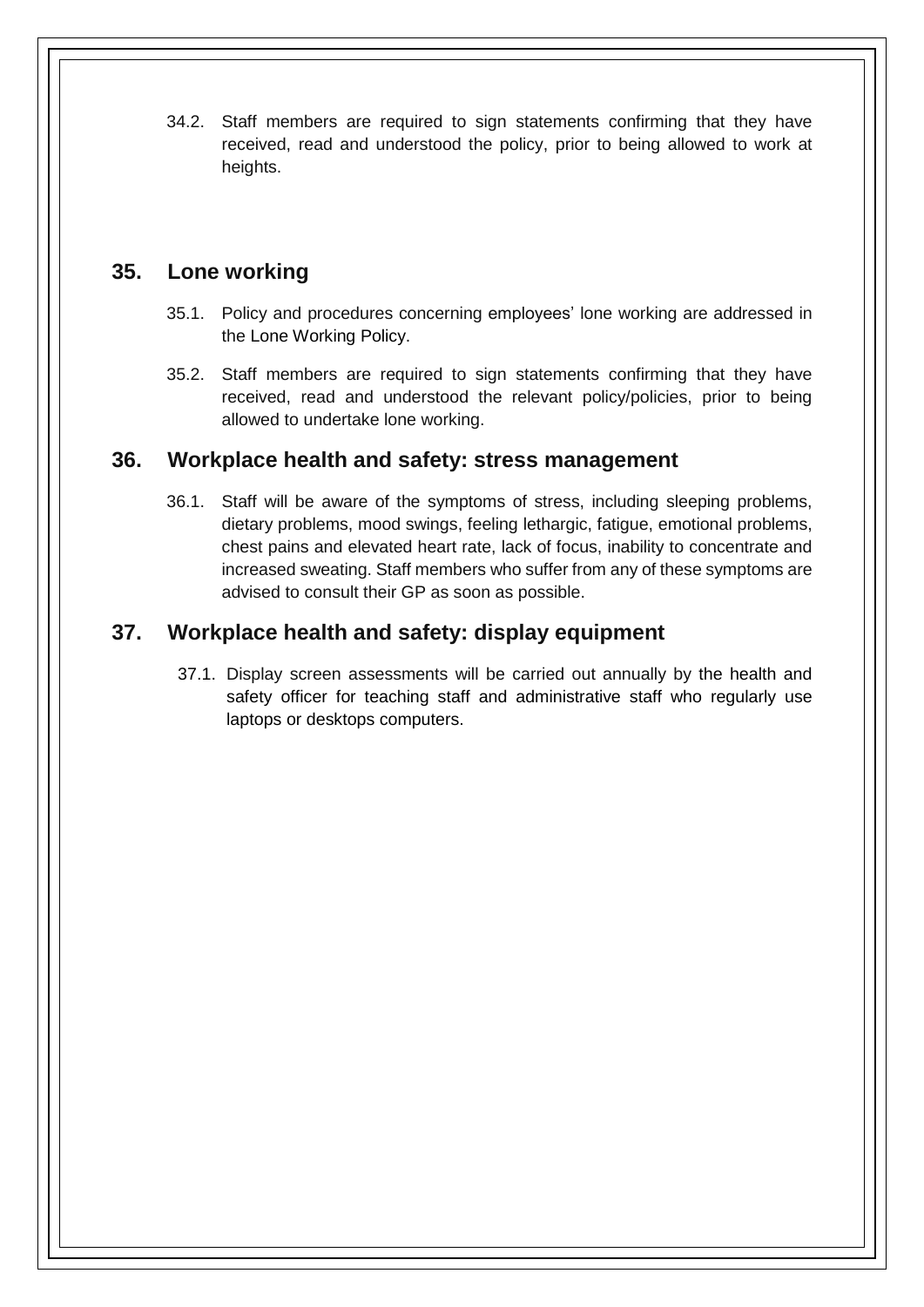# **Appendix - Classroom Checklist**

|                                                                       | <b>Questions you should ask concerning</b><br>your classroom environment:                                                     | Yes/No: | <b>Further action</b><br>required: |
|-----------------------------------------------------------------------|-------------------------------------------------------------------------------------------------------------------------------|---------|------------------------------------|
|                                                                       | Is the internal flooring in good condition?                                                                                   |         |                                    |
|                                                                       | Are there any changes in floor level or type<br>of flooring that need to be highlighted?                                      |         |                                    |
|                                                                       | Are gangways between desks kept clear?                                                                                        |         |                                    |
| <b>Movement</b><br>around<br>the<br>classroom<br>(slips and<br>trips) | Are trailing electrical leads/cables prevented<br>wherever possible?                                                          |         |                                    |
|                                                                       | Is lighting bright enough to allow safe access<br>and exit?                                                                   |         |                                    |
|                                                                       | Are procedures in place to deal with<br>spillages, e.g. water and blood from cuts?                                            |         |                                    |
|                                                                       | For stand-alone classrooms:                                                                                                   |         |                                    |
|                                                                       | Are access steps or ramps properly<br>maintained?                                                                             |         |                                    |
|                                                                       | Are access stairs or ramps provided with<br>handrails?                                                                        |         |                                    |
| Work at<br>height<br>(falls)                                          | Do you have an 'elephant-foot' step-stool or<br>stepladder available for use where<br>necessary?                              |         |                                    |
|                                                                       | Is a window-opener provided for opening<br>high-level windows?                                                                |         |                                    |
| <b>Furniture</b><br>and<br>fixtures                                   | Are permanent fixtures in good condition and<br>securely fastened, e.g. cupboards, display<br>boards, shelving?               |         |                                    |
|                                                                       | Is furniture in good repair and suitable for the<br>size of the user, whether adult or child?                                 |         |                                    |
|                                                                       | Is portable equipment stable, e.g. a TV<br>placed on a suitable trolley?                                                      |         |                                    |
|                                                                       | Where window restrictors are fitted to upper-<br>floor windows, are they in good working<br>order?                            |         |                                    |
|                                                                       | Are hot surfaces, such as radiators,<br>protected where necessary to prevent the<br>risk of burns to vulnerable young people? |         |                                    |
| <b>Manual</b><br>handling                                             | Have trolleys been provided for moving<br>heavy objects, e.g. computers?                                                      |         |                                    |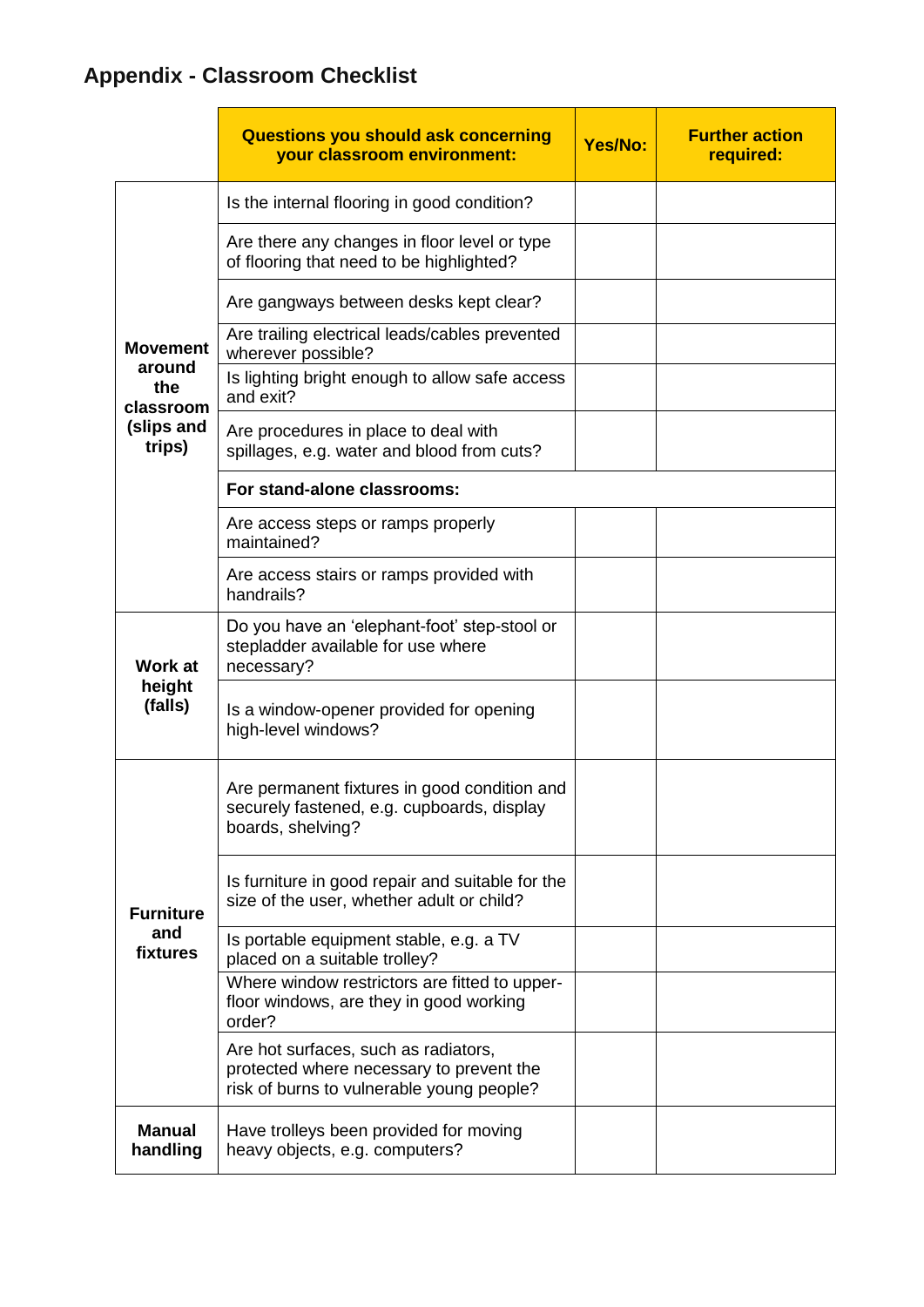| <b>Computers</b><br>and similar<br>equipment      | If you use computers as part of your job,<br>has a workstation assessment been<br>completed?                                                                                                                                                                                                         |  |
|---------------------------------------------------|------------------------------------------------------------------------------------------------------------------------------------------------------------------------------------------------------------------------------------------------------------------------------------------------------|--|
|                                                   | Have pupils been advised about good<br>practice when using computers?                                                                                                                                                                                                                                |  |
| <b>Electrical</b><br>equipment<br>and<br>services | Are fixed electrical switches and plug<br>sockets in good repair?                                                                                                                                                                                                                                    |  |
|                                                   | Are all plugs and cables in good repair?<br>Has portable electrical equipment, e.g.<br>laminators, been visually checked and<br>tested at suitable intervals to ensure that<br>they are safe to use? (There may be a<br>sticker to show it has been tested.)<br>Has any damaged electrical equipment |  |
| <b>Fire</b>                                       | been taken out of service or replaced?<br>If there are fire exit doors in the classroom,<br>are they unobstructed, unlocked and easy<br>to open from the inside?<br>Is fire-fighting equipment in place in the                                                                                       |  |
|                                                   | classroom?<br>Are fire evacuation procedures clearly<br>displayed?<br>Are you aware of the evacuation drill,<br>including arrangements for any vulnerable<br>adults or children?                                                                                                                     |  |
| Workplace<br>(ventilation<br>and<br>heating)      | Does the room have natural ventilation?<br>Can a reasonable room temperature be<br>maintained during use of the classroom?<br>Are measures in place, e.g. blinds, to<br>protect from glare and heat from the sun?                                                                                    |  |

Please note, this is not an exhaustive list and you should identify any other hazards associated with the daily use of the classroom in additional tables, including any further actions needed. If necessary, discuss your concerns with a senior leader in your school.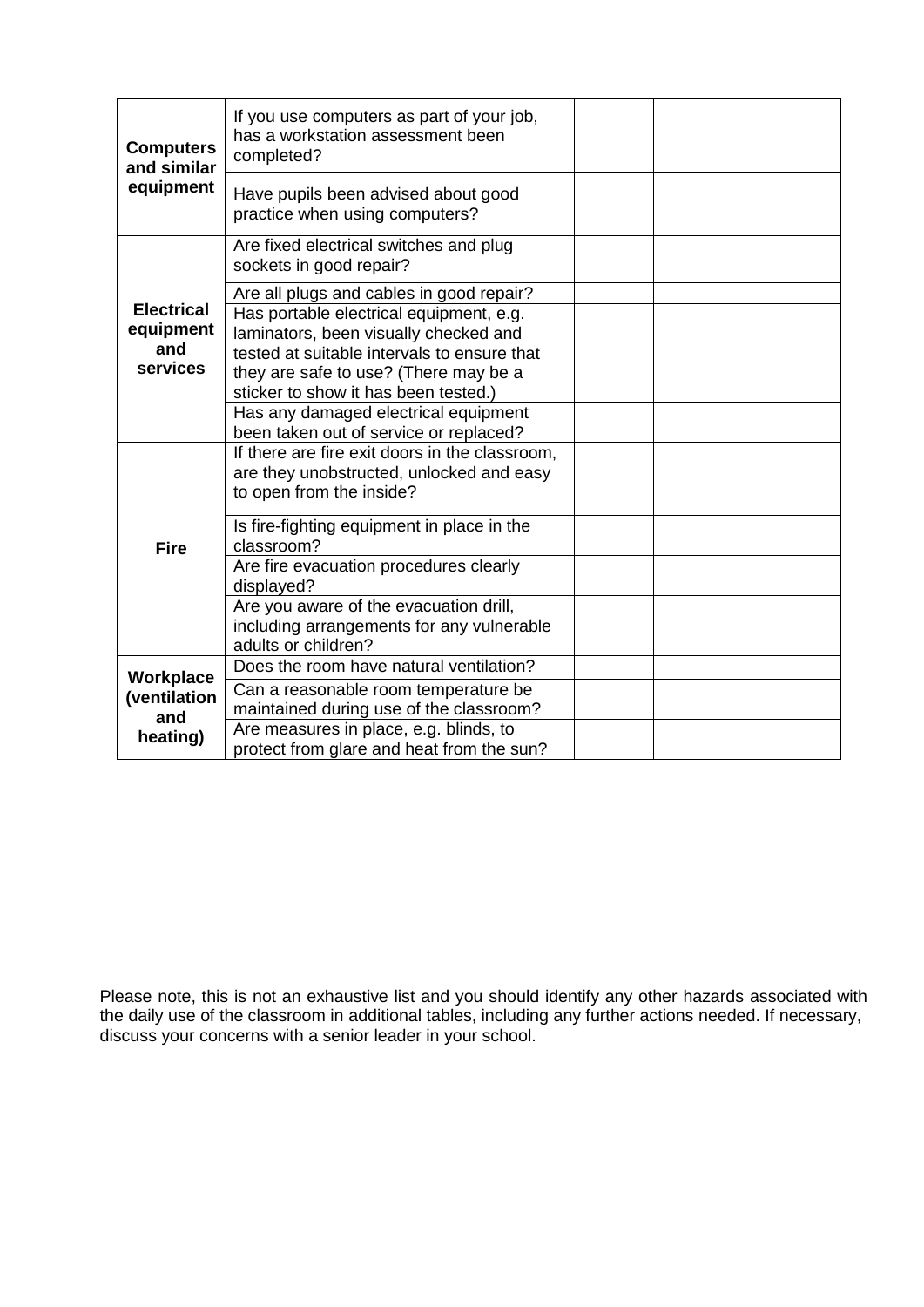## **CATERING EQUIPMENT and CATERING VENTILATION**

Catering Extraction systems are also regulated by The Gas Safety (Installation and Use) Regulation 1998 (Updated in 2018).

The annual servicing to a school's kitchen extraction system should be inspected and tested by a competent engineer and will include where appropriate, CO2 and CO emission testing.

Testing is required to be in accordance also with HSE Catering Information Sheet 10 and 23

The service should also include the cleaning of the filters, fans and canopies in accordance with HVCA Ventilation Hygiene Guide to Good Practice.

Contractors employed in this work must be Gas Safe Certified.

A service report should be left on site following each visit.

A catering equipment and ventilation contract is in place with Heatrite and inspections undertaken twice yearly by them.

Any defects will be reported immediately to the Michael Woolf or Lynne Feather.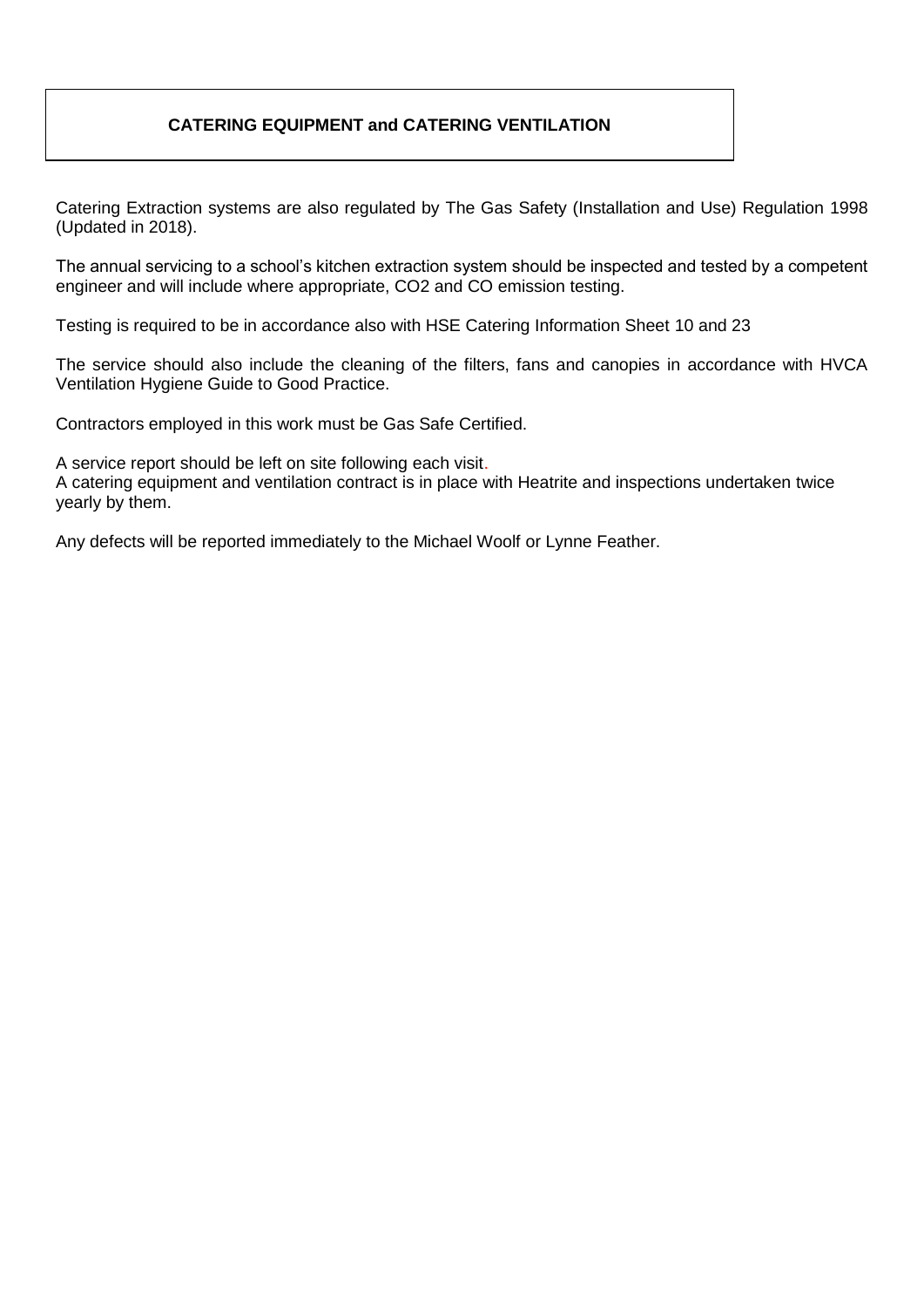#### **DRAINAGE**

Drainage system inspection and maintenance should be carried out annually, using a planned preventative maintenance service which should be tailored to schools individual needs.

Contractors should be suitably qualified and comply with: NRSWA 1991 Confined Space Regulations 1997

Planned maintenance will avoid the inconvenience and embarrassment of blockages, unpleasant odours or health hazards through clearing of drains, sewers and associated pipework.

All components of the system should be inspected and jetted including gulley's, pits and chambers.

A simple schematic drawing of the system should be provided with details of any issues and recommendations, if required, simple further investigation can be achieved via CCTV monitoring and follow up reporting.

A service report should be left on site following each visit [Site Manager's Office].

A drainage system and monitoring contract is in place with Stockport Homes and inspections undertaken annually by them.

Any defects will be reported immediately to [Paul McDonald/Lynne Feather].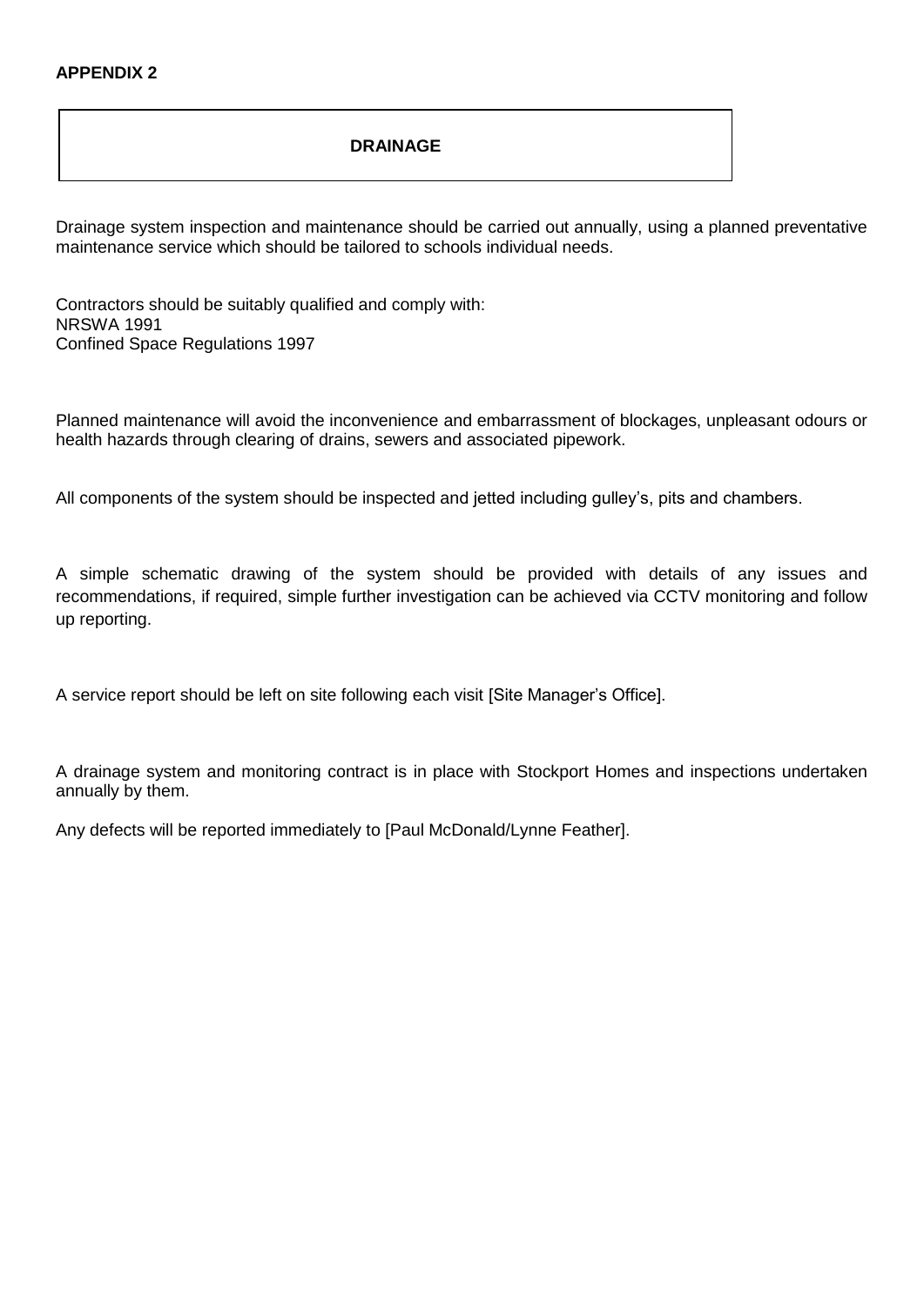## **ELECTRICAL INSTALLATIONS**

The IEE Wiring Regulations 18<sup>th</sup> Edition and the BS 7671-2018 Code of Practice recommends that the fixed electrical installation of a school is inspected on a five-yearly cycle.

The depth and complexity of the testing at a school will depend upon the age and condition of the installation.

Electrical test and inspection of the fixed wiring and fixed appliances must be undertaken by qualified and competent engineers.

This should include a full Fixed Wiring Inspection Report which will highlight and prioritise any remedial works required to the electrical system.

The engineers report should explain the priority of the remedial work and the classification given to the remedial work.

The contractor undertaking this inspection and testing must be fully approved and a member of NICEC (National Inspection Council for the Electrical Contracting Industry).

A fixed wiring inspection report should be left on site following each visit [Site Manager's Office].

A fixed electrical installation contract is in place with Stockport Homes and inspections undertaken on a fiveyearly cycle by them.

Any defects will be reported immediately to Paul McDonald/Lynne Feather

## **APPENDIX 4**

## **GAS INSTALLATIONS**

#### *1.1.1.1 Gas Leak Detection Systems*

Gas leak detection is the process of identifying potentially hazardous gas leaks by means of various sensors. These sensors usually employ an audible alarm to alert people when a dangerous gas has been detected.

Gas installations and servicing/maintenance should only be undertaken by GAS SAFETY registered competent persons. The Gas Safety Scheme, overseen by the HSE, replaced the CORGI Register on the 1<sup>st</sup> April 2009. The Gas Safety (Installation and Use) Regulations 1998 outline the legislative requirements in relation to gas safety.

#### Gas Soundness Test

In accordance with BS EN 15001-2:2009 and EN 15001-2:2008 (E) The frequency of Gas Soundness Inspections shall be based on an estimate of criticality (potential degradation), and in conformity with National regulations. An inspection should be carried out at least every five years.

A schools first scheduled inspection should be carried out within 12 months of commissioning and should be conducted by a competent Gas Safe registered person.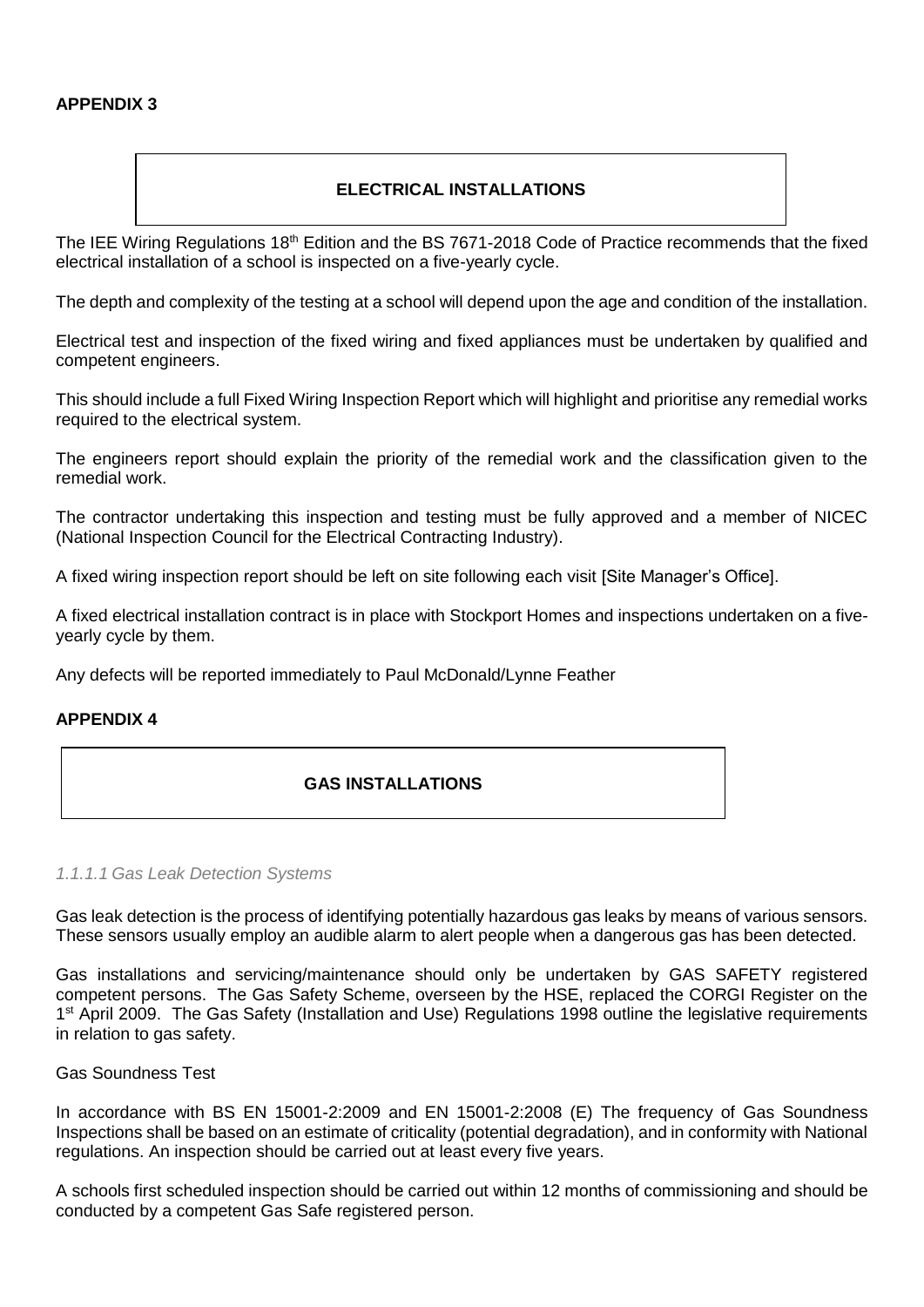Following the inspection a report including recommendations should be provided to the school and needs to be kept for at least five years. This can be found in Health and Safety file in the Caretakers Office

A gas inspection contract is in place with Stockport Homes and undertaken every 5 years by them. Any defects will be reported immediately to Michael Woolf

## **Appendix 5**

## **LEGIONELLA**

The school complies with Local Authority advice on the potential risks from legionella.

The Duty Holder is– Michael Woolf

The Responsible Person is Julie Teale

Both persons have been suitably trained for the positions being held.

Responsible Person is City & Guilds – Hot & Cold water Systems qualified which was awarded in August 2012.

Duty Holder received Legionella Awareness Training in summer 2013 by Responsible Person

A water risk assessment of the school has been completed by IWS, the Headteacher and Julie Teale, from Stockport Homes are responsible for ensuring that operational controls are being conducted and recorded in the water log book. All temperature readings are recorded electronically on web-based access system. WRA completed December 2015 and will be renewed by competent contractor before 11<sup>th</sup> December 2017. A further review between Duty Holder and Responsible Person will take place in January 2018.

This will include:

- Identifying and flushing rarely used outlets on a weekly basis and after school holiday periods.
- Conducting necessary water temperature checks (monthly).
- Disinfecting/descaling showers or other areas where water droplets are formed (quarterly).
- Every 2 years assess water monitoring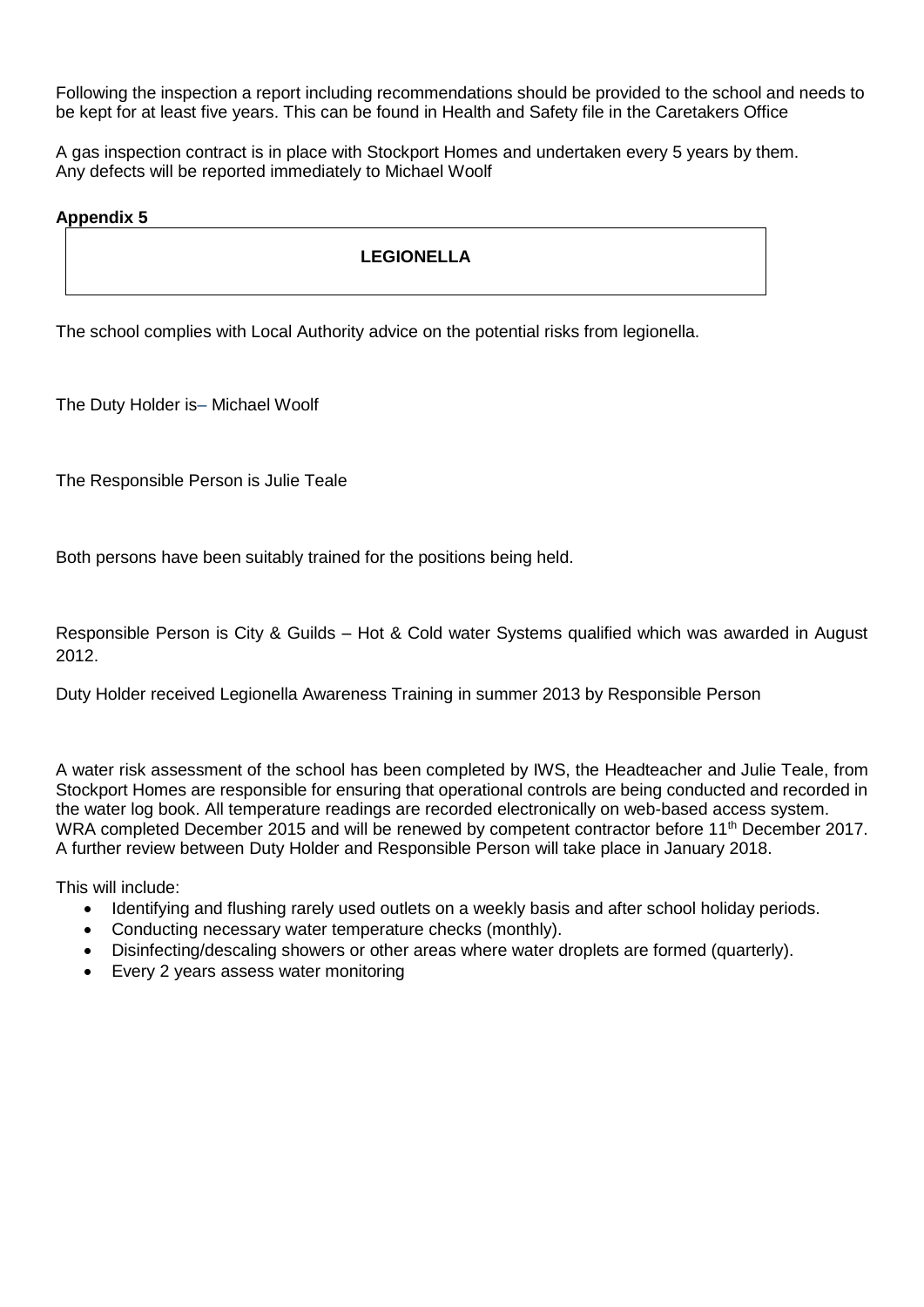## **HEATING AND VENTILATION SYSTEMS**

#### **Heating Boilers (Gas)**

In line with the Gas Safety (in use) Regulations 2008, gas heating boilers and water heaters have to be serviced, tested and maintained annually.

This service will include:

- Cleaning of the boiler heating surfaces
- Servicing of the gas burner
- Gas tightness testing of local gas pipework to the boiler
- Combustion and efficiency testing of the boiler

Following the service a report including combustion efficiency details and a gas safe certificate must be issued, together with any recommendations in the school office.

A gas inspection contract is in place with Stockport Homes and undertaken annually by them.

Any defects will be reported immediately to Mr Woolf on 0161 282 4500

#### **Heating Control Systems**

Heating controls will vary from complex integrated systems such as Building Management Systems (BMS) to standard time switch controls.

Heating control systems should be inspected and maintained annually to ensure full efficiency and optimum fuel use of the installation.

#### **Building Management Systems (BMS**)

BMS are complex integrated systems involving outstations and central units whose operation relies on computer interactive management.

An annual maintenance service regime by a competent engineer will include checking and calibrating all sensors, valve response checks to ensure the system is operating effectively, and a report on any issues or recommendations to improve the efficiency of the system.

#### **HEATING AND VENTILATION SYSTEMS**

Ventilation systems can range from simple extract fan systems to fully heated recirculation systems. Systems should be serviced and maintained 6 monthly and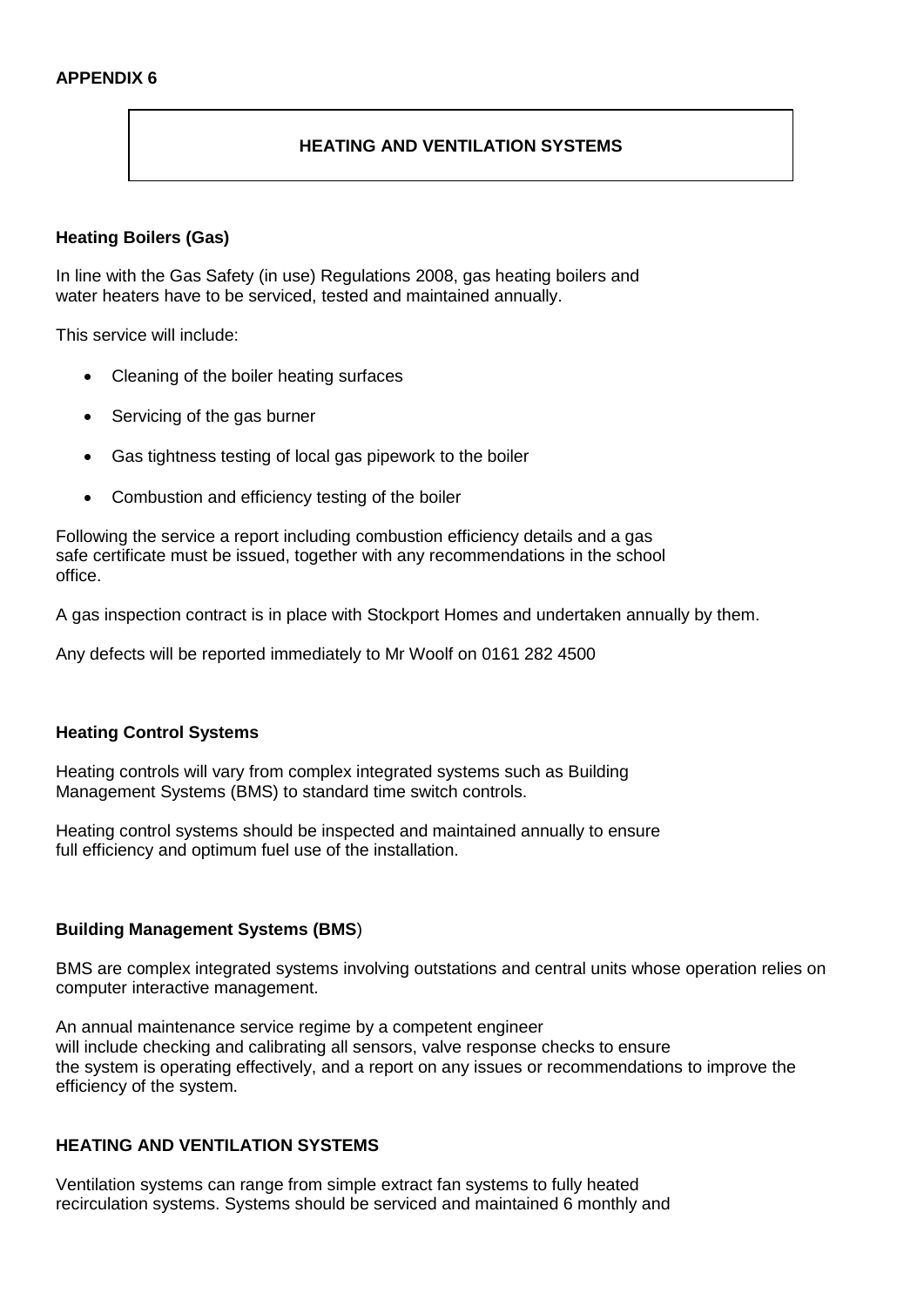annually depending on the system type and complexity.

The checks on the basic components include:

Cleaning and servicing of the following:

- Grilles
- Fans
- Heating coils
- Duct work

Also

- Calibration and testing of controls
- Air flow monitoring if changes have occurred

Following the inspection a report including recommendations should be provided to the school office.

A ventilation system inspection contract is in place with Stockport Homes and undertaken annually by them.

Any defects will be reported immediately to Michael Woolf on 0161 282 4500

## **APPENDIX 7**

## **GATES AND BARRIERS**

Fatal accidents have occurred within the Greater Manchester region and in Stockport, and SMBC recommends that all schools have their gates, barriers and fencing inspected by a suitably qualified, competent and insured engineer.

Inspection of a schools gates, barriers and fencing should be carried out on an annual basis.

If any dangerous gates or fences are found then prohibition notices will be issued accordingly.

Following the inspection a report including findings, recommendations and photographs as required should be provided to the school and kept in the Headteacher's office.

A gate and barrier inspection contract is in place with Stockport Homes and is undertaken annually.

Any defects will be reported immediately to Michael Woolf / Sue Berry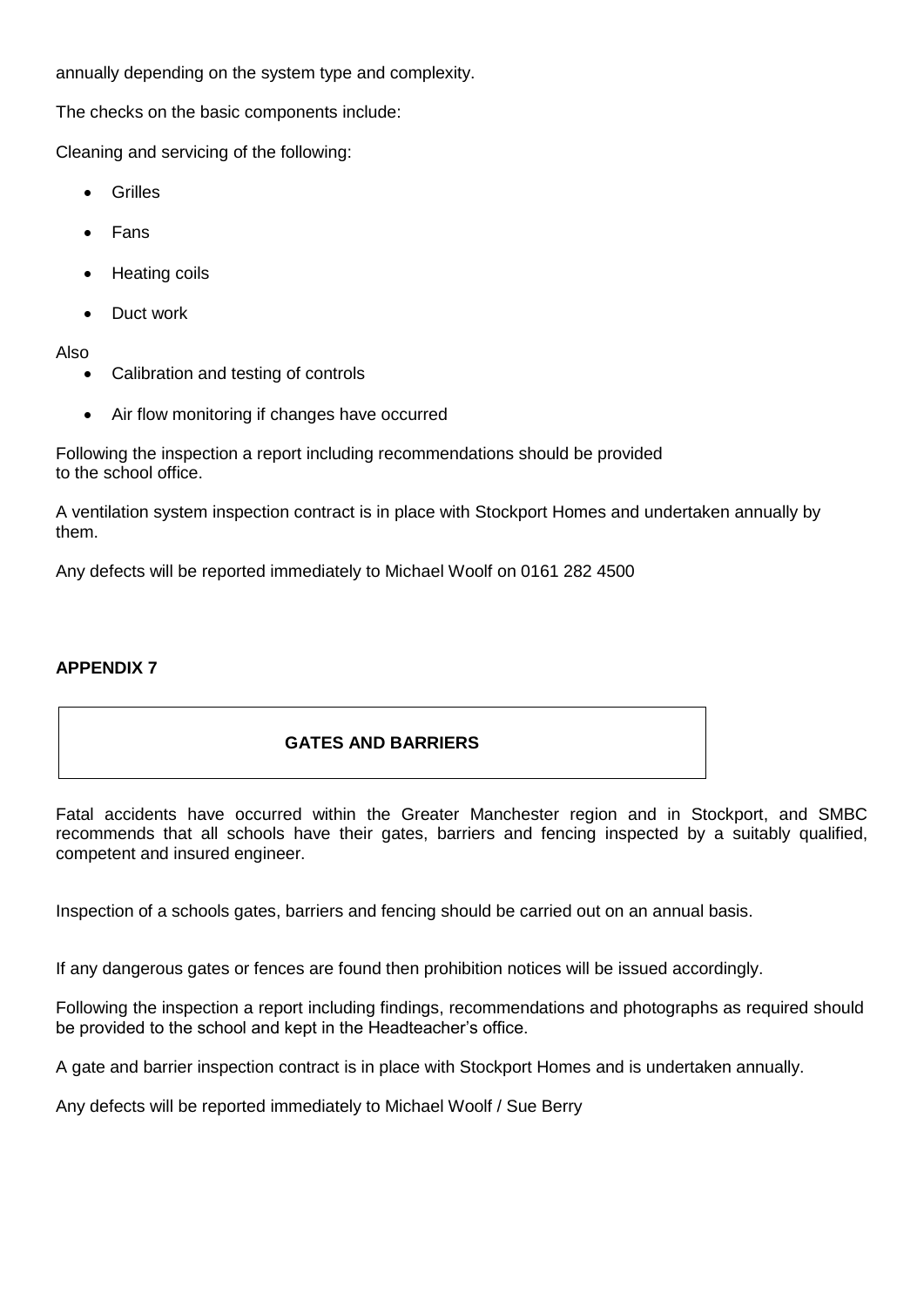All medication will be administered to pupils in accordance with the Authority's Managing Medicines in Schools and Early Years Settings guidance.

The only medication kept and administered within school are those prescribed specifically for a pupil at the request of the parent/guardian and with the consent of the Head Teacher.

Records of administration will be kept by Lynne Feather in the school office.

No member of staff should administer any medicines unless a request form has been completed by the parent/guardian.

All medications kept in school are securely stored in the School office with access strictly controlled.

Where children need to have access to emergency medication i.e. asthma inhalers, epi-pen etc., it will be kept in the school office and clearly labelled.

## **Health Care Plans**

Health care plans are in place for those pupils with complex medical needs e.g. chronic or on-going medical conditions (e.g. diabetes, epilepsy, anaphylaxis etc.).

These plans are reviewed annually by the class teacher and the school Business Manager and written precautions/ procedures made available to staff.

Staff undergo specific training related to health conditions of pupils and administration of medicines (e.g. diabetes, epilepsy, anaphylaxis etc.) by a health professional as appropriate. Training records are kept in the Headteacher's office.

## **APPENDIX 9**

## **HEALTH AND SAFETY INFORMATION & TRAINING**

#### **Consultation**

The Finance and Premises Committee meets termly to discuss health, safety and welfare issues affecting staff, pupils or visitors. Action points from meetings are brought forward for review by school management.

#### **Communication of Information**

Detailed information on how to comply with the Authority's health and safety policy is available on Office Online.

The Health and Safety Law poster is displayed in the school office

The Occupational Safety and Health Team, Tel: 0161 474 3056 provide competent health and safety advice for Community, Special and Voluntary Controlled schools.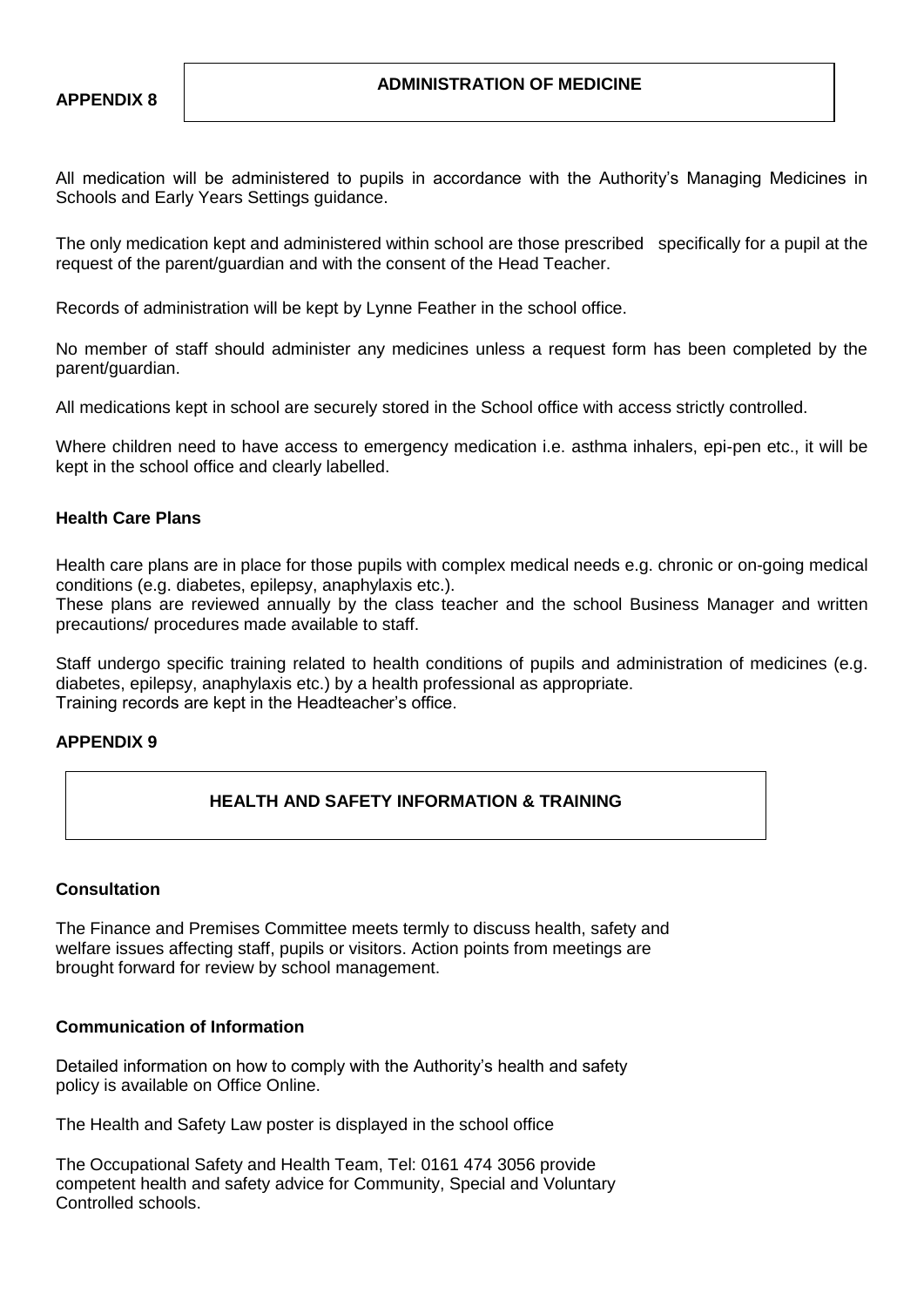H&S advice is provided by the Local Authority

## **Health and Safety Training**

Health and safety induction training will be provided and documented for all new employees by Michael Woolf

The Head Teacher is responsible for ensuring that all staff are provided with adequate information, instruction and training and identifying the health and safety training needs of staff.

All employees will be provided with:

- Induction training in the requirements of this policy;
- Update training in response to any significant change;
- Training in specific skills needed for certain activities, (e.g. use of hazardous substances, work at height etc.);
- Refresher training where required.

.

Training records are held by Michael Woolf who is responsible for co-ordinating health and safety training needs and for including details in the training and development plan. This includes a system for ensuring that refresher training (for example in first aid) is undertaken within the prescribed time limits.

The Head Teacher will be responsible for assessing the effectiveness of training received.

Each member of staff is also responsible for drawing to the Head Teacher's/Line Manager's attention their own personal needs for training and for not undertaking duties unless they are confident that they have the necessary competence.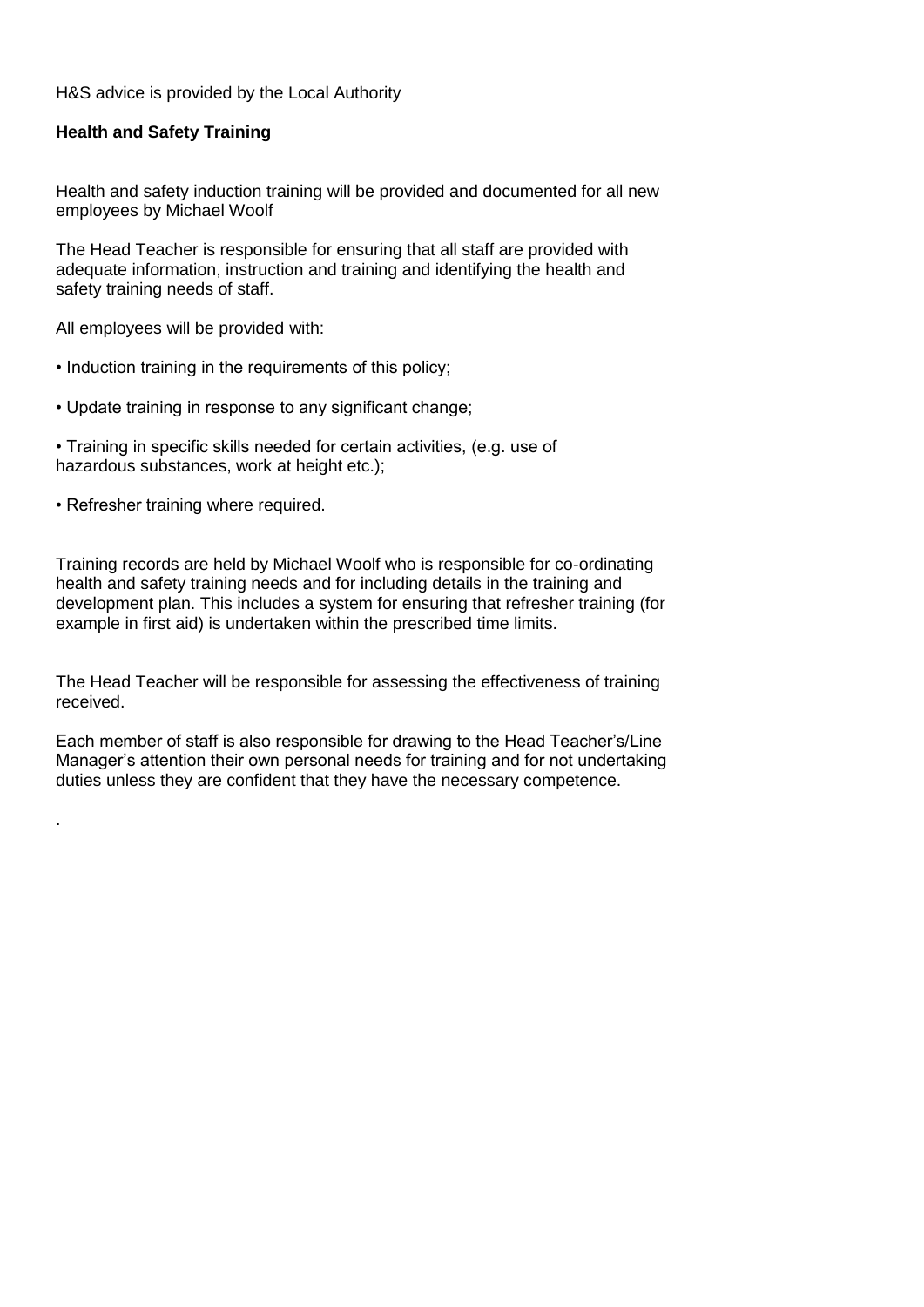## **APPENDIX 10**

## **HEALTH AND SAFETY MONITORING AND INSPECTIONS**

A general inspection of the site will be conducted termly and be Undertaken/coordinated by Michael Woolf / Lynne Feather

. A named governor, will be involved/undertake an audit/inspection on an annual basis and report back to both the relevant sub-committee and full Governing body meetings.

This governor through monitoring will also cover management systems in addition to inspecting the premises.

Advice and a sample health & safety audit checklist can be found on Office Online.

Inspections will be conducted jointly with the establishment's health and safety representative(s) if possible.

#### **APPENDIX 11**

## **STAGE EQUIPMENT**

The inspection and testing of stage lighting equipment is subject to 'Safe Work of Equipment Regulations1998'.

An annual test is required to test and inspect the electrical and mechanical aspects of equipment used in school productions.

In the event of any items being identified as unsafe, these will be taken out of service immediately and the school informed.

A full report should be provided to the school with test results, system condition and repairs required to the school office.

Any defects will be reported immediately to Michael Woolf.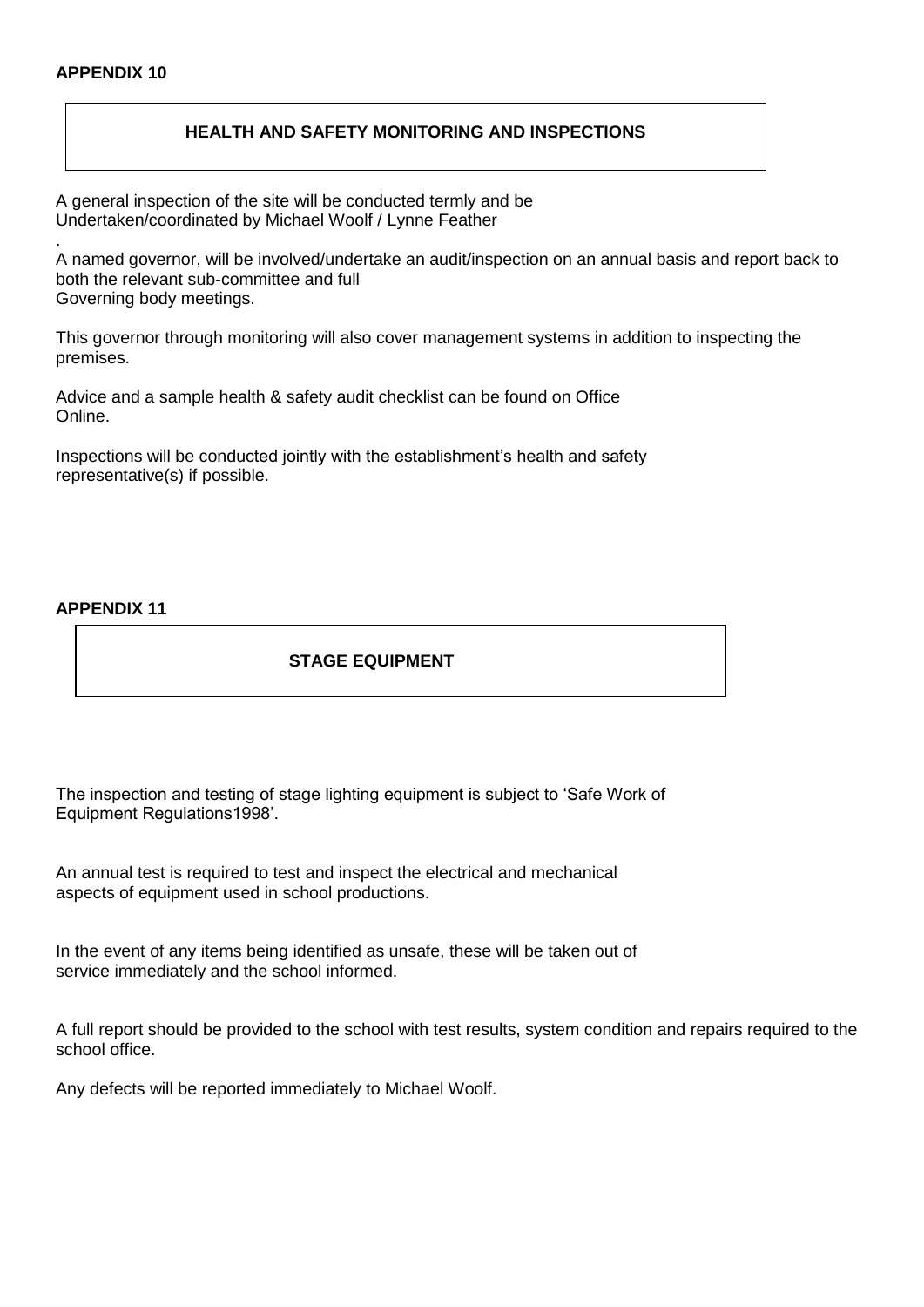## **KILNS**

School kilns should have an annual service and maintenance regime carried out by qualified service engineers to ensure they are functioning safely.

A service should include:

- the testing of all safety devices
- electrical properties of the equipment
- fume and heat extraction
- ventilation
- functionality and calibration of the controlling equipment

Kilns are subject to inspection by a competent person (Thorough Examination/ Insurance Inspection).

Following the inspection a report including recommendations should be provided to the school.

A kiln inspection contract is in place with Wooliscroft Bros of Stoke and undertaken annually.

Any defects will be reported immediately to Michael Woolf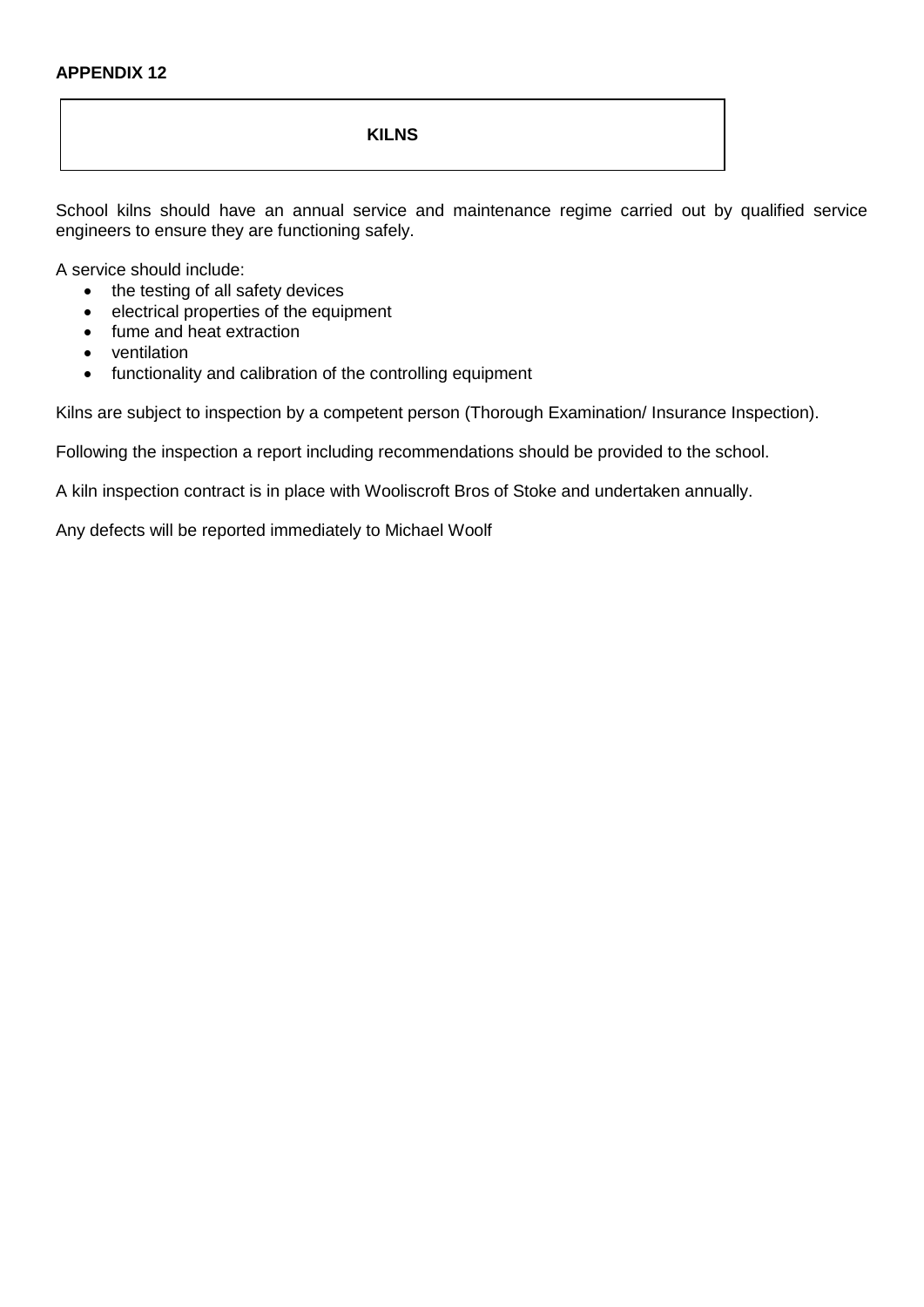## **WORK EXPERIENCE**

The school has a separate work experience policy which is regularly reviewed and updated. Michael Woolf – Headteacher is responsible for managing and coordinating work related learning within the school following Local Authority guidance and in accordance with the Quality Standard for Work Experience.

The school retains a duty of care for all students undertaking work experience and must ensure the placement is appropriate, therefore:

• All students are briefed before taking part in work experience on supervision arrangements and health and safety responsibilities.

• All placements (including private placements) are subject to pre-placement checks. No work experience placement will go ahead if deemed unsuitable.

• Pre-placement health and safety assessments must be carried out by competent people and supporting documentation completed. •

Where work placements form part of the vocational qualification offered by a FE college then the college is responsible for ensuring equivalent placement checks are conducted.

• Every student will receive a placement job description highlighting tasks to be undertaken and any necessary health and safety information which is passed onto the parent/guardian.

• Arrangements will be in place to visit/monitor students during the placement.

• Emergency contact arrangements are in place (including out of school hours provision) in order that a member of school staff can be contacted should an incident occur.

• In order to be deemed competent an individual should hold a suitable nationally accredited/recognised qualification(s). E.g. IOSH (The Institute of Occupational Safety and Health) Managing Safely qualification, Health and Safety for Work-placement Personnel course or HSS8 (Formerly ENTO Unit D) Review Health and Safety Procedures in Workplaces.

In addition to having occupational competence, knowledge and understanding in relation to sector specific placements. Particularly in high risk placements such as construction, agriculture, equestrian etc.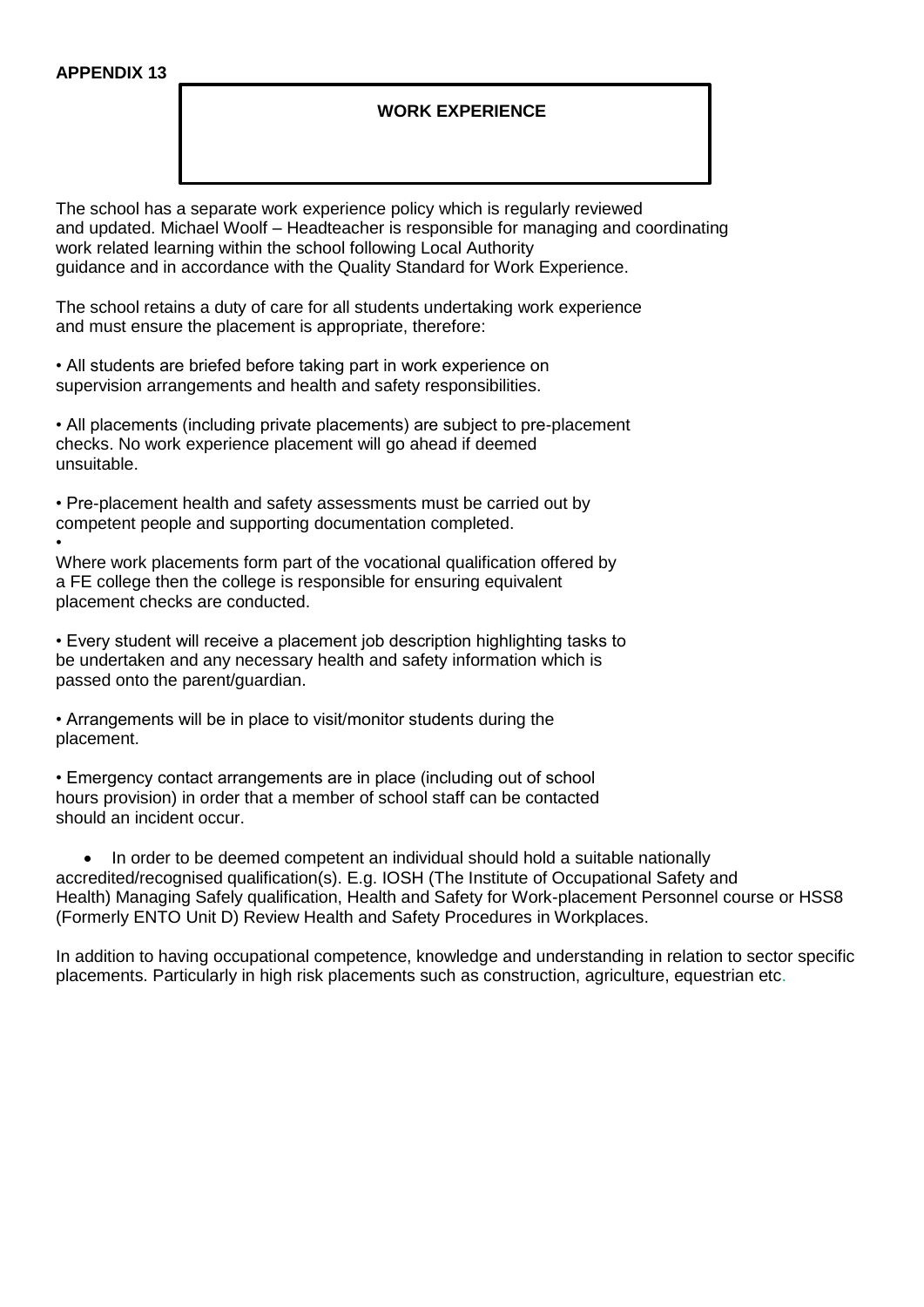## **APPENDIX 14**

## **LIFTING AND HANDLING**

Generic risk assessments for regular manual handling operations are undertaken and staff are provided with information on safe moving and handling techniques.

**Staff should ensure they are not lifting heavy items and equipment unless they have received training and/or equipment in order to do so safely.**

All manual handling activities which present a significant risk to the health and safety of staff will be reported to Sue Berry / Michael Woolf and where such activities cannot be avoided a risk assessment will be conducted to ensure such risks are adequately controlled. A copy of this assessment will be provided to employees who must follow the instruction given when carrying out the task.

#### **Paediatric Moving and Handling**

All staff who move and handle pupils have received appropriate training (both in general moving and handling people techniques and specific training on any lifting equipment, hoists, slings etc. they are required to use).

All moving and handling of pupils has been risk assessed and recorded by a competent member of staff.

Equipment for moving and handling people is subject to inspection on a 6 monthly basis by a competent contractor.

Following the inspection a report including recommendations should be provided to Mr Woolf or Lynne Feather.

An equipment inspection contract is in place with Stockport MBC and undertaken annually by them.

Any defects will be reported immediately to Michael Woolf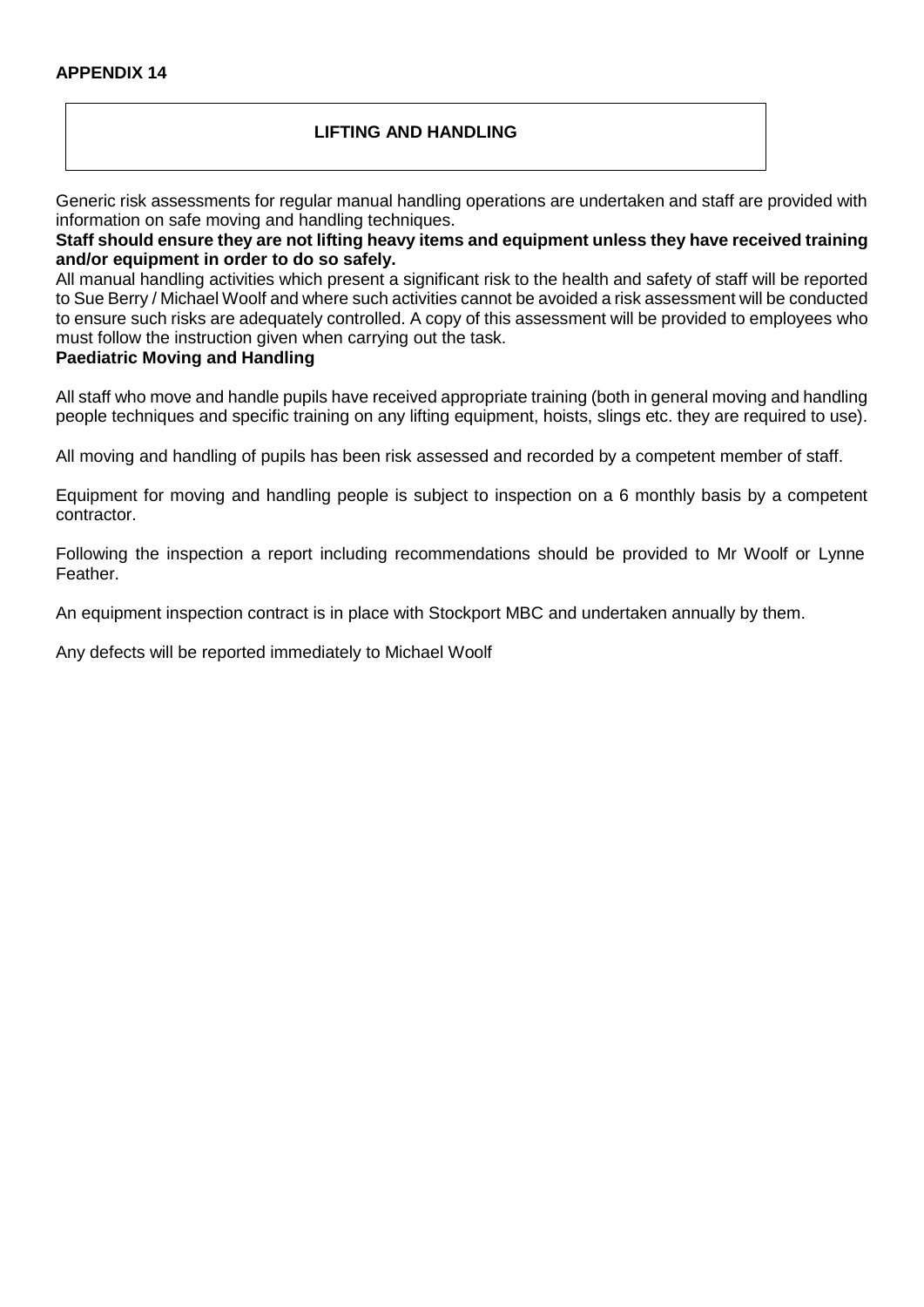## **LIFTING EQUIPMENT AND HOISTS**

Lift and hoist service and maintenance is subject to, and is carried out in accordance with LOLER (Lifting Operations and Lifting Equipment) Regulations 1998.

These Regulations (often abbreviated to LOLER) place duties on people and companies who own, operate or have control over lifting equipment. This includes all businesses and organisations whose employees use lifting equipment, whether owned by them or not. In most cases, lifting equipment is also work equipment so the Provision and Use of Work Equipment Regulations (PUWER) will also apply (including [inspection](http://www.hse.gov.uk/work-equipment-machinery/inspection.htm) and [maintenance\)](http://www.hse.gov.uk/work-equipment-machinery/maintenance.htm). All lifting operations involving lifting equipment must be properly planned by a competent person, appropriately supervised and carried out in a safe manner.

LOLER also requires that all equipment used for lifting is fit for purpose, appropriate for the task, suitably marked and, in many cases, subject to statutory periodic ['thorough examination'](http://www.hse.gov.uk/work-equipment-machinery/thorough-examinations-lifting-equipment.htm). Records must be kept of all thorough examinations .and any defects found must be reported to both the person responsible for the equipment and the relevant enforcing authority – Michael Woolf

Thorough examinations must be carried out by competent persons.

N.B. The Lift Regulations also apply to vertical escalators in some circumstances.

An equipment inspection contract is in place Stockport MBC and undertaken annually by them.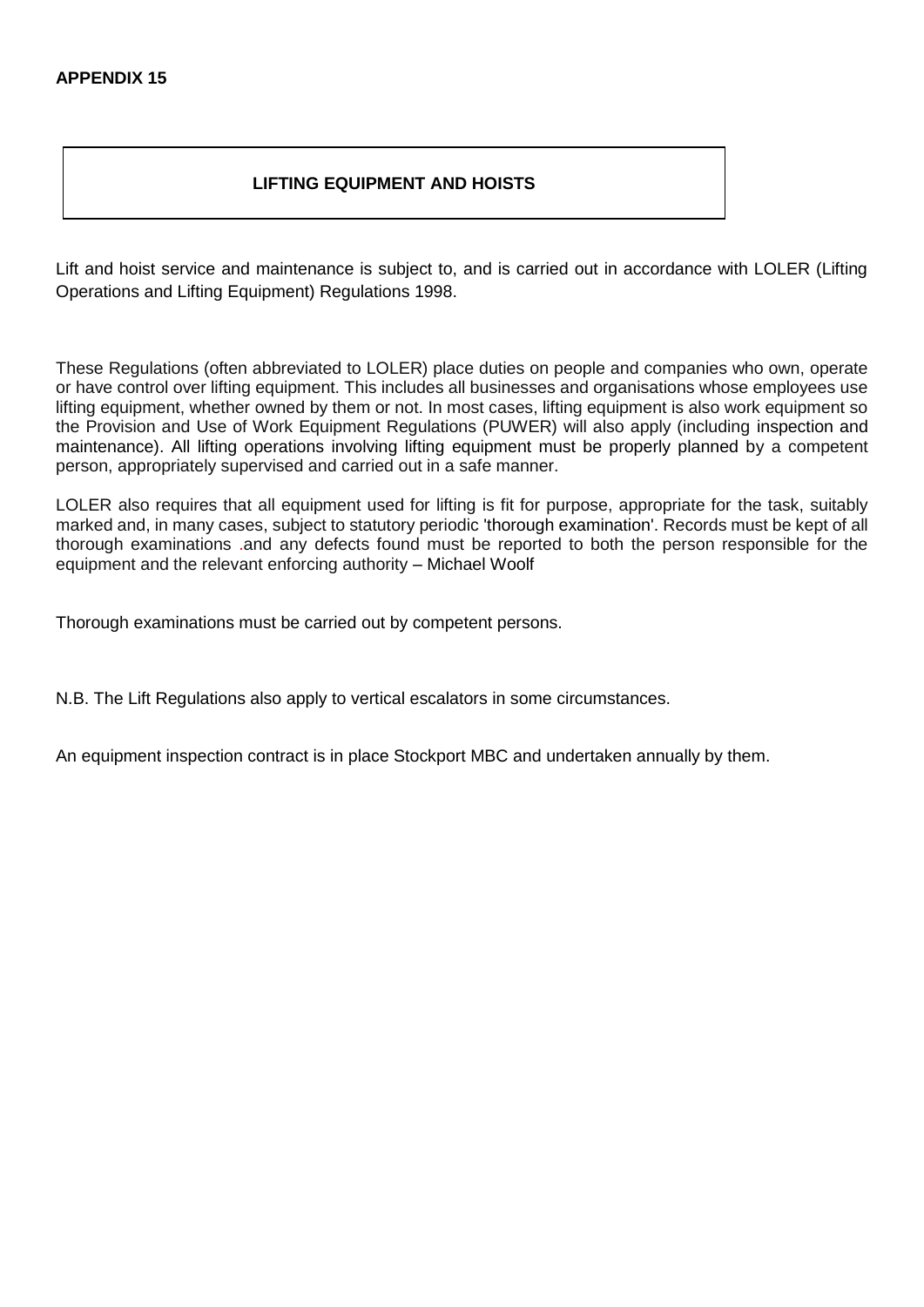## **APPENDIX 16**

#### **OFFSITE VISITS**

All offsite visits and journeys will be planned following guidance contained in the Local Authority guidance manual.

The Authority's Co-ordinator of Off-Site Visits must be notified of all level 3 and 4 visits. In general such visits/journeys involve hazardous and/or adventurous activities, on a daily basis, to remote or demanding geographical areas or residential visits. Forms can be downloaded from Office Online and an 'Off-site Visits Approval Form' should be submitted to the Co-ordinator of Off-site Visits.

Each establishment should designate a member of staff as the Educational Visits Co-ordinator (EVC). The EVC will advise in the planning and management of all off-site visits. The EVC will support visit leaders, the Head Teacher and governors by ensuring that the Local Authority's guidelines for leading off-site visits are followed.

The member of staff planning the trip will submit all relevant paperwork and risk assessments relating to the trip to the school's EVC(s) Michael Woolf who will check the documentation and planning of the trip and approve it.

#### **APPENDIX 17**

## **PLAYGROUND EQUIPMENT**

#### **External Play Equipment**

The external play equipment will only be used when supervised.

Equipment will be checked daily before use for any apparent defects, and Michael Woolf / Lynne Feather will conduct a formal termly inspection of the equipment.

PE and Play equipment is subject to an annual inspection by Sportsafe UK Limited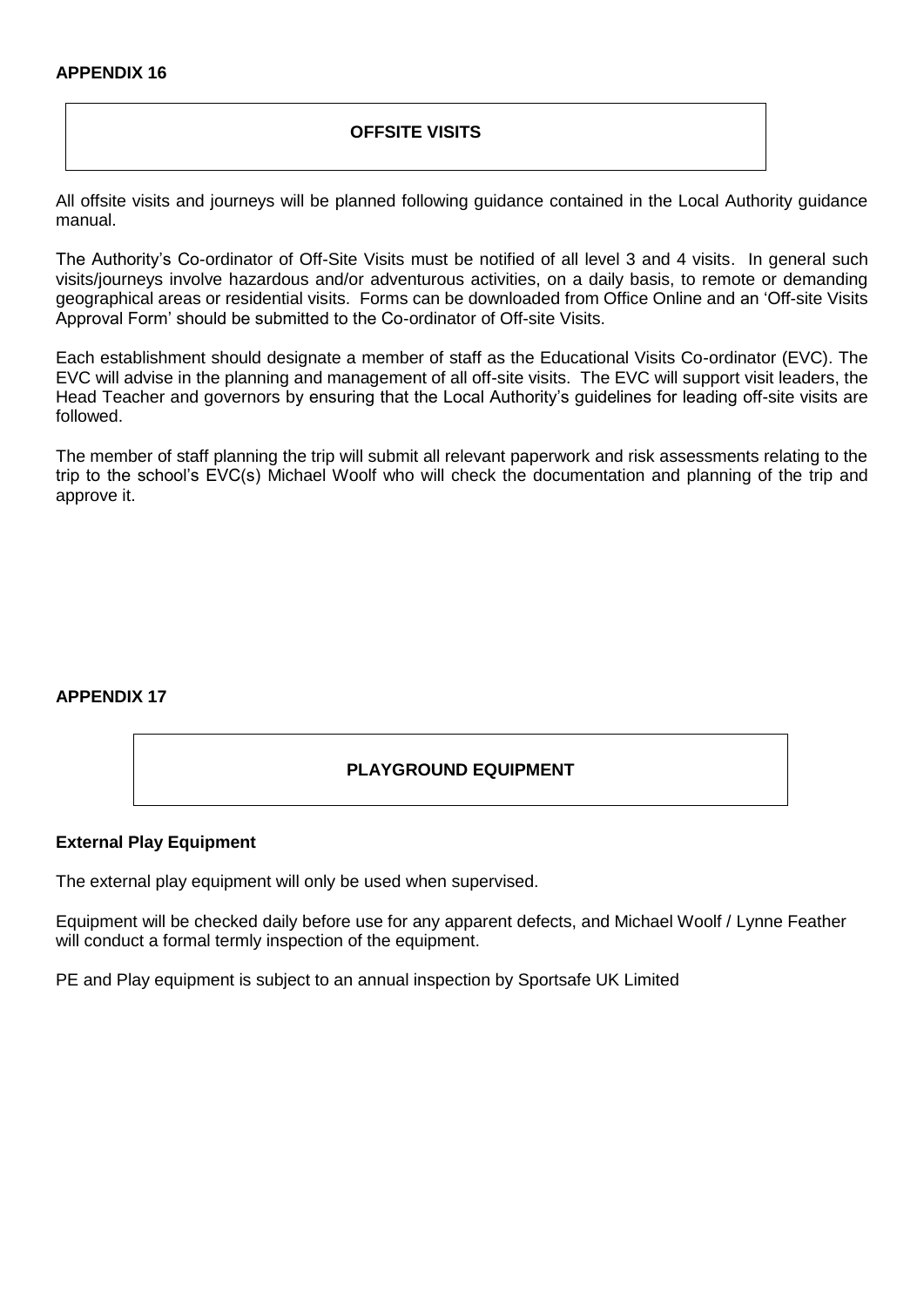## **PREMISES AND WORK EQUIPMENT**

#### **Statutory Inspections**

Regular inspection and testing of school equipment is conducted by appropriate contractors according to recommended timescales. Records of such monitoring will be kept in/by the Headteacher

Sue Berry / Michael Woolf are responsible for identifying all plant and equipment in an equipment register and ensuring that any training or instruction needs, personal protective equipment requirements are identified and relevant risk assessments conducted.

Equipment restricted to those users who are authorised/have received specific training is detailed in the register.

All staff are required to report to Michael Woolf any problems found with plant/equipment. Defective equipment will be clearly marked and taken out of service by storing in a secure location pending repair/disposal.

#### **Curriculum Areas**

Heads of Department are responsible for ensuring maintenance requirements for equipment in their areas are identified and implemented.

## **Electrical Safety**

All staff should monitor the condition of plugs, cables and electrical equipment and conduct a quick visual inspection prior to use.

All portable items of electrical equipment will be subject to PAT (portable appliance testing) annually, conducted by Bexam Limited

Personal items of equipment (electrical or mechanical) should not be brought into the school without prior authorisation and be subjected to the same tests as school equipment.

Major fixed wiring circuits will be checked at least once every five years.

#### **External Play Equipment**

The external play equipment will only be used when supervised, equipment will be checked daily before use for any apparent defects, and Michel Woolf / Lynne Feather will conduct a formal termly inspection of the equipment. PE and Play equipment is subject to an annual inspection Sportsafe Limited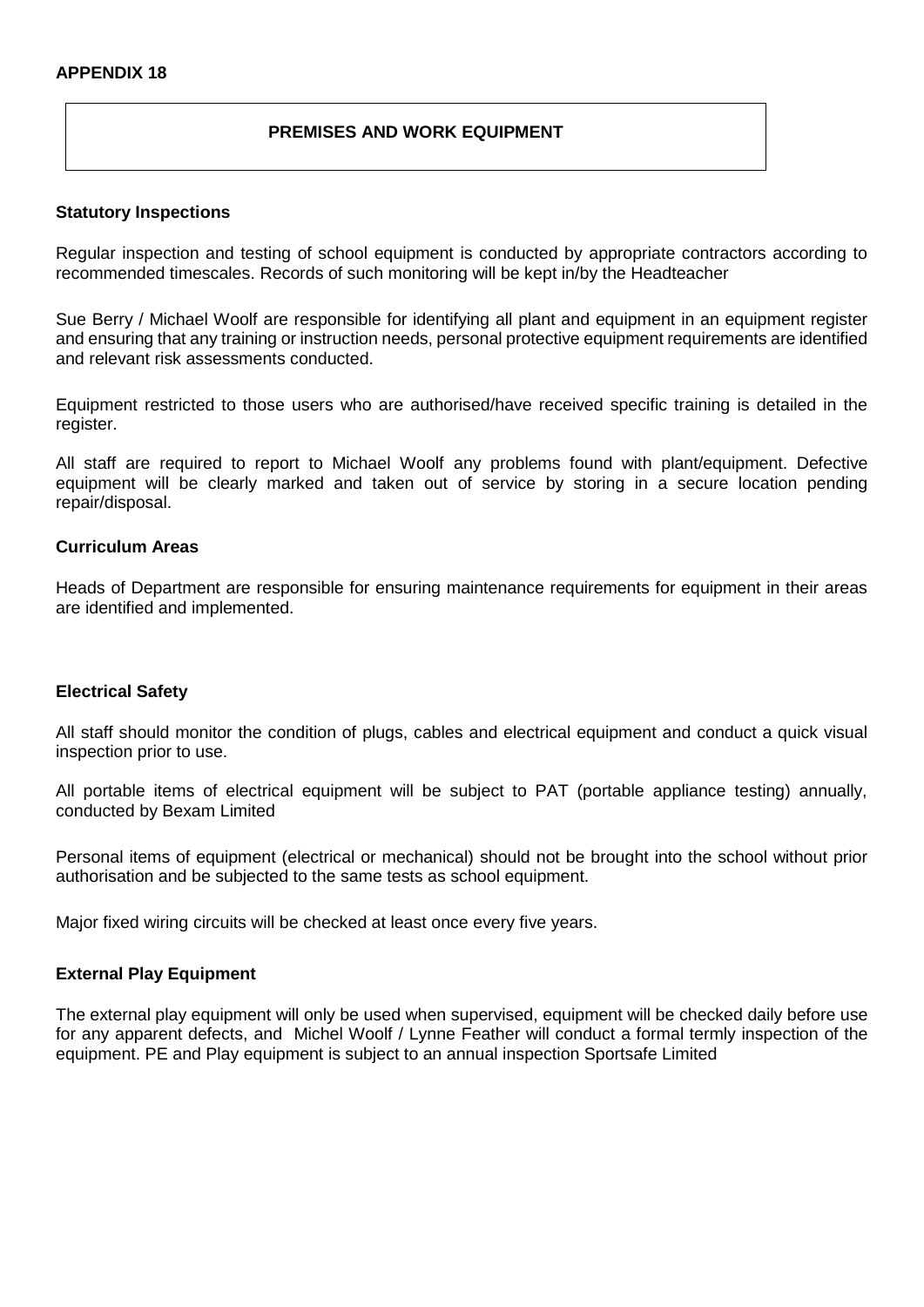## **APPENDIX 19**

## **TREE SURVEYS**

It is recommended that surveys of trees on school land should be carried out every 2 years by a specialist contractor.

Tree work is usually identified in Priorities 1, 2 and 3. Priority 1 being the most urgent work and should be carried out within the next 3 months or at the earliest opportunity

Ideally priority 2 work should be carried out at the same time however by definition this work is not as urgent as the priority 1 work and could be left for twelve months when it can be reviewed on the next inspection as could all priority 3 works

All work is carried out to B.S.3998 Recommendations for tree work.

Both method statements and risk assessments should be made available.

All waste should be carried and disposed of under a waste transfer note as covered in the Environmental Protection Act 1990.

A full report should be provided with the location and condition of all trees.

A tree inspection is carried out by the school via private contractors

Any defects will be reported immediately to Michael Woolf – 0161 282 4500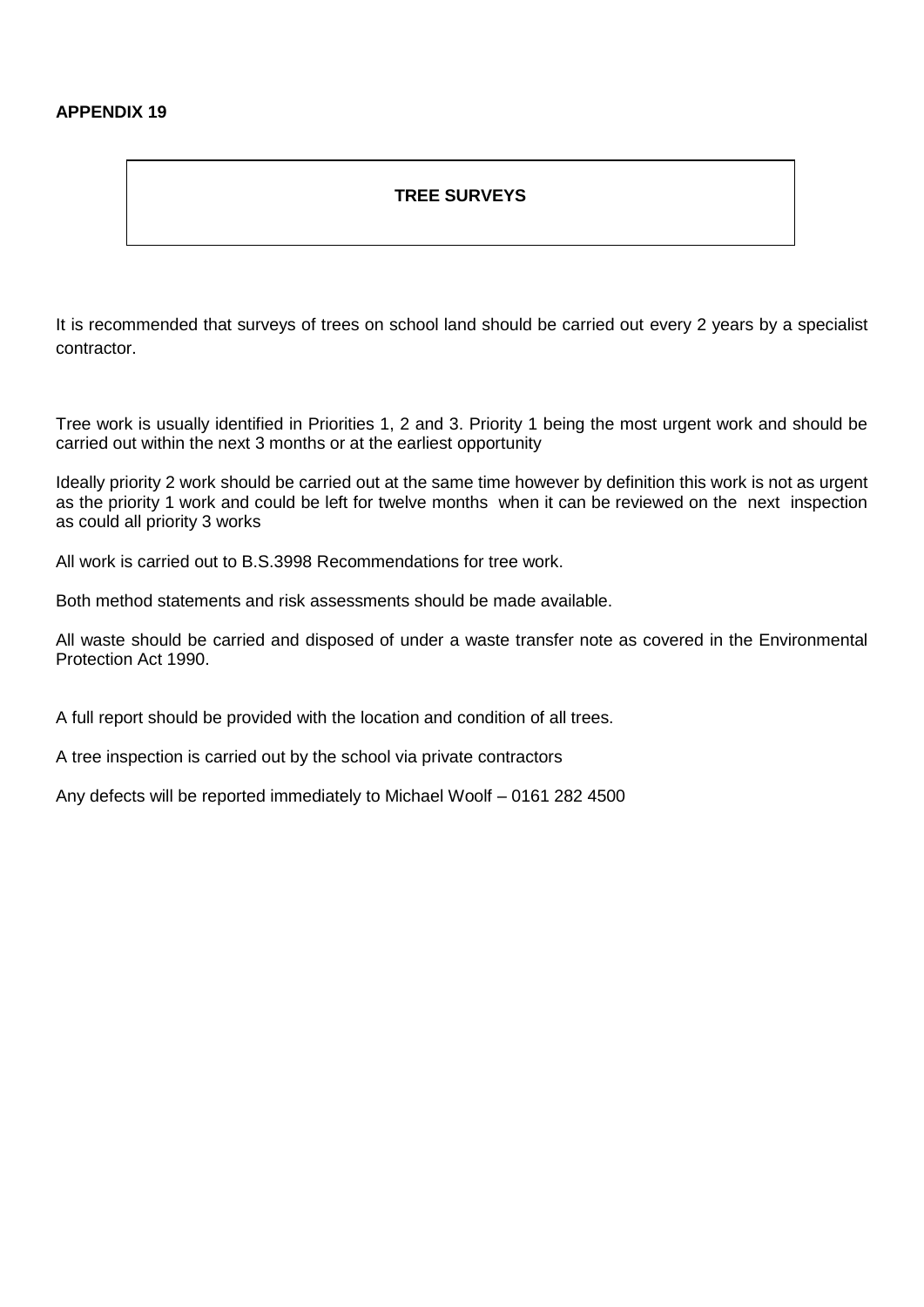## **VEHICLES ON SITE**

Vehicular access to the school is restricted to school staff, Nursery Staff, parents and visitors only and not for general use.

The access from the road shall be kept clear for emergency vehicles.

The vehicle access gate must not normally be used for pedestrian access, but the side pedestrian gate used.

If an event is being held outside of normal school activities for which the vehicle access gate is the sole access, then all due care must be taken to ensure the safety of those passing through this entrance.

All staff and parents entering the school car park require a security sticker which must be displayed clearly on the windscreen. Any vehicle which does not have such a sticker will be refused access to the school grounds and will have to park on the street.